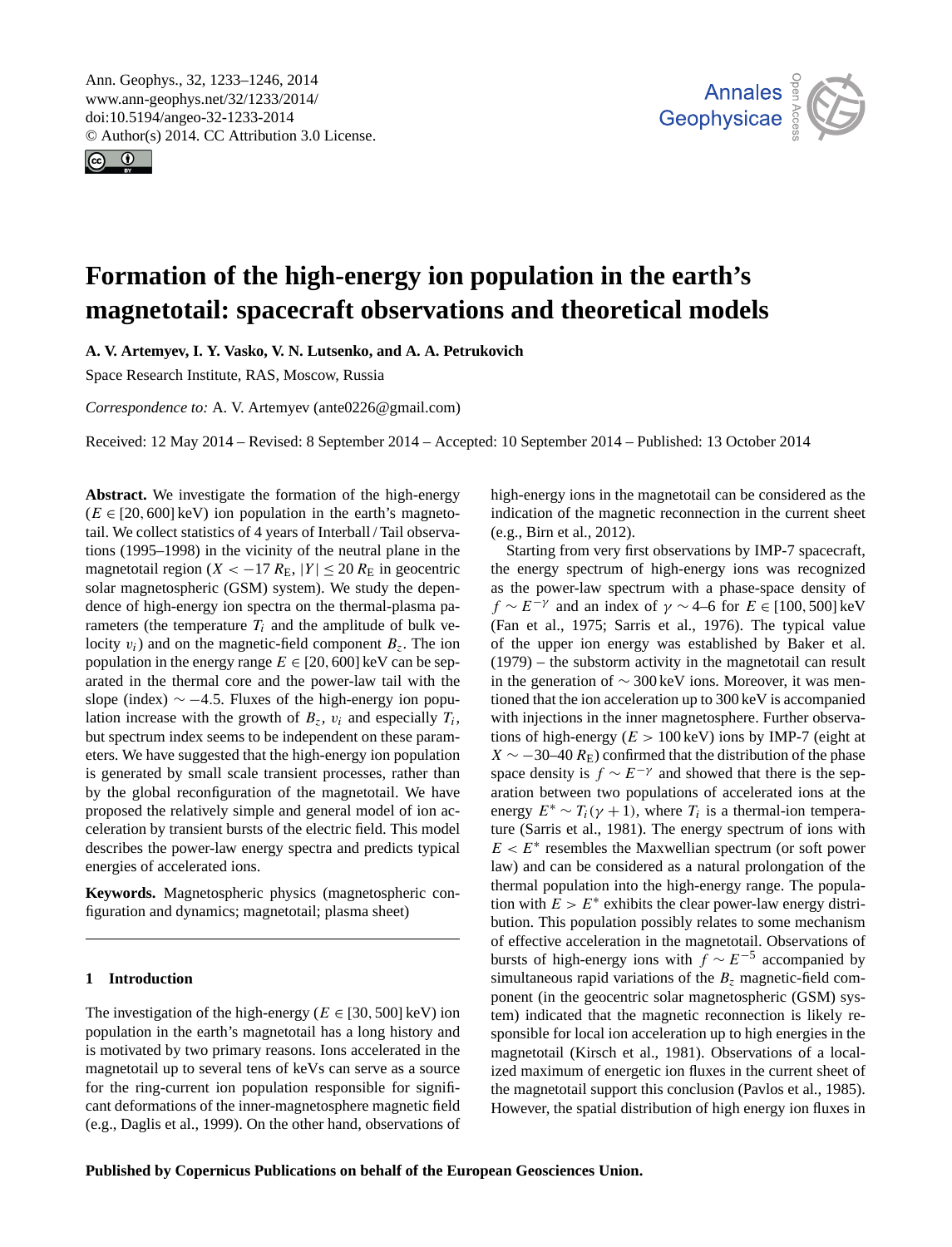the magnetotail suggested that the general plasma convection also plays an important role in ion acceleration. For example, statistics collected by IMP-8 spacecraft clearly showed that the maximum of fluxes is observed at the dusk flank of the magnetosphere [\(Meng et al.,](#page-11-1) [1981\)](#page-11-1), where ions drift due to the quasi-stationary gradient drift.

The detailed investigation of the relationship between fluxes of high-energy ions and thermal-plasma characteristics became possible with the launch of ISEE-1,2,3 and AMPTE-IRM/CCE spacecraft. Using ISEE-3 measurements in the deep magnetotail (X down to  $-220 R_{\rm E}$ ), [Scholer](#page-12-2) [et al.](#page-12-2) [\(1983\)](#page-12-2) showed that fluxes of energetic  $(E > 30 \,\text{keV})$ ions are predominantly coming from the near-earth region. Thus, there is no effective local mechanism of ion acceleration at such distances. ISEE-1 measurements of high-energy ions ( $E \in [30, 500]$  keV) in the near-earth magnetotail  $X >$  $-20 R$ <sub>E</sub> confirmed previous suggestions which stated that the ion spectrum can be separated into the tail of the thermal population ( $E < 100 \,\text{keV}$ ) and superthermal particles with the power-law energy distribution ( $E > 100 \,\text{keV}$ ) [\(Moebius](#page-11-2) [et al.,](#page-11-2) [1983;](#page-11-2) [Ipavich and Scholer,](#page-10-2) [1983;](#page-10-2) [Scholer et al.,](#page-12-3) [1985\)](#page-12-3). The primary origin of the second population is the magnetic reconnection in the magnetotail current sheet. Statistics of AMPTE-IRM showed that fluxes of high-energy protons strongly depend on geomagnetic activity, while the slopes of the energy spectrum are almost the same for different activity levels [\(Baumjohann et al.,](#page-9-3) [1990b\)](#page-9-3). Later, the same results were obtained by broader Cluster statistics [\(Haaland et al.,](#page-10-3) [2010\)](#page-10-3). Simultaneous observations of fluxes of high-energy ions at AMPTE-IRM and AMPTE-CCE demonstrated two interesting features. Ion fluxes are initially observed in the tail region  $X \sim -20 R$ <sub>E</sub> by AMPTE-IRM and, only after certain time, AMPTE-CCE recorded the flux increase in the near-earth region  $X \sim -8 R_E$  [\(Kistler et al.,](#page-10-4) [1990\)](#page-10-4). Moreover, the ratio of fluxes of energetic  $H^+$  and  $O^+$  ions is almost constant along the magnetotail [\(Kistler et al.,](#page-10-4) [1990\)](#page-10-4). Thus, we deal with some mechanism of the ion acceleration in the tail  $X \sim -20 R_{\rm E}$ . There is no ion acceleration in the nearearth region, but rather transport of accelerated ions toward the earth. The series of publications [\(Christon et al.,](#page-9-4) [1988,](#page-9-4) [1989,](#page-9-5) [1991\)](#page-9-6) were devoted to the fine structure of ion spectra in the wide energy range  $E \in [50ev, 1 \text{ MeV}]$ . Combined measurements of two experiments (thermal and superthermal ion measurements) onboard ISEE-1 spacecraft allowed us to confirm that the ion energy distribution should be approximated by the kappa power-law function with  $\gamma \sim -5$  in quiet magnetotail conditions. In contrast, for disturbed conditions the increase of fluxes of high-energy ions does not allow to use the single energy distribution for low and high energies, i.e., the high-energy ions form the independent population [\(Christon et al.,](#page-9-6) [1991\)](#page-9-6).

Many years of measurements of Geotail and Cluster spacecraft in the earth's magnetotail helped to understand the correlation between fluxes of high-energy ions and solarwind conditions [\(Ohtani et al.,](#page-11-3) [2011;](#page-11-3) [Cao et al.,](#page-9-7) [2013\)](#page-9-7). The analysis of high-energy ion spectra collected in the magnetotail by Cluster and Geotail during different geomagnetic conditions showed that the ion acceleration is likely local and should correspond to some transient processes (e.g., magnetic reconnection or bursts of electric fields) in the current sheet [\(Sarafopoulos,](#page-11-4) [2008;](#page-11-4) [Haaland et al.,](#page-10-3) [2010;](#page-10-3) [Luo](#page-11-5) [et al.,](#page-11-5) [2014\)](#page-11-5). Although both Cluster and Geotail can provide extremely broad statistics, the energy resolution of measurements of high-energy ions is relatively low in both experiments: Geotail/EPIC [\(Williams et al.,](#page-12-4) [1994\)](#page-12-4) and Cluster/RAPID [\(Wilken et al.,](#page-12-5) [2001\)](#page-12-5). This restriction does not allow us to distinguish many fine structures of ion-energy spectra like the energy knee [\(Sarafopoulos et al.,](#page-12-6) [2001\)](#page-12-6) or beams of almost monoenergetic ions [\(Lutsenko and Kudela,](#page-11-6) [1999\)](#page-11-6). The better energy resolution available at the Interballtail/DOK-2 experiment [\(Lutsenko et al.,](#page-11-7) [1998\)](#page-11-7) can help to resolve the dependencies of ion energy spectra on thermalplasma (or magnetic-field) parameters. Investigation of such dependencies should provide the necessary information to determine roles of different mechanisms of ion acceleration in the magnetotail.

There are several mechanisms which can be responsible for the ion acceleration in the earth's magnetotail. These mechanisms can be separated into two groups: quasistationary mechanism and transient mechanism. The first group of mechanisms includes the quasi-stationary dawn– dusk electric field  $E_y$  as the main ingredient [\(Coroniti and](#page-9-8) [Kennel,](#page-9-8) [1973\)](#page-9-8). Ions can gain energy moving along open orbits (the so-called Speiser trajectories, see [Speiser,](#page-12-7) [1965,](#page-12-7) [1967\)](#page-12-8). In this case, the total amount of gained energy is limited by  $\sim 2mc^2 (E_y/B_z)^2$  [\(Lyons and Speiser,](#page-11-8) [1982;](#page-11-8) [Ashour-](#page-9-9)[Abdalla et al.,](#page-9-9) [1993\)](#page-9-9). For specific regions in the magnetotail, such acceleration can be effective for a large number of particles. In this case, accelerated particles form so-called beamlets: beams of almost monoenergetic particles observed in the magnetosphere boundary layer (e.g., [Bosqued et al.,](#page-9-10) [1993;](#page-9-10) [Ashour-Abdalla et al.,](#page-9-11) [2006;](#page-9-11) [Zelenyi et al.,](#page-12-9) [2007;](#page-12-9) [Grigorenko et al.,](#page-10-5) [2009\)](#page-10-5). For the magnetotail configuration far from the  $X$  line, particles can gain  $10-20 \text{ keV}$  due to this mechanism. However, in the vicinity of the distant X line (at  $X < -100R_E$ ), the acceleration can be more effective due to larger amplitudes of  $E_y$  [\(Grigorenko et al.,](#page-10-6) [2011\)](#page-10-6). The acceleration of ions moving along closed orbits can be provided by the slow drift induced by the gradient of the magnetic field,  $\partial B_z/\partial x$ . This drift shifts ions along the dawn–dusk direction, resulting in the ion acceleration by  $E<sub>v</sub>$ . This mechanism is more relevant for magnetized electrons [\(Lyons,](#page-11-9) [1984;](#page-11-9) [Zelenyi et al.,](#page-12-10) [1990b;](#page-12-10) [Artemyev et al.,](#page-9-12) [2012b\)](#page-9-12). However, ions can also be accelerated (see review [Zelenyi et al.,](#page-13-0) [2013,](#page-13-0) references therein). Efficiency of such an acceleration process can be increased by quasi-stationary magnetic-field fluctuations [\(Greco et al.,](#page-10-7) [2000\)](#page-10-7).

The upper limit of the ion acceleration in a quasistationary electric field is defined by the potential drop across the magnetotail  $\sim$  20–50 keV [\(Angelopoulos et al.,](#page-9-13) [1993;](#page-9-13)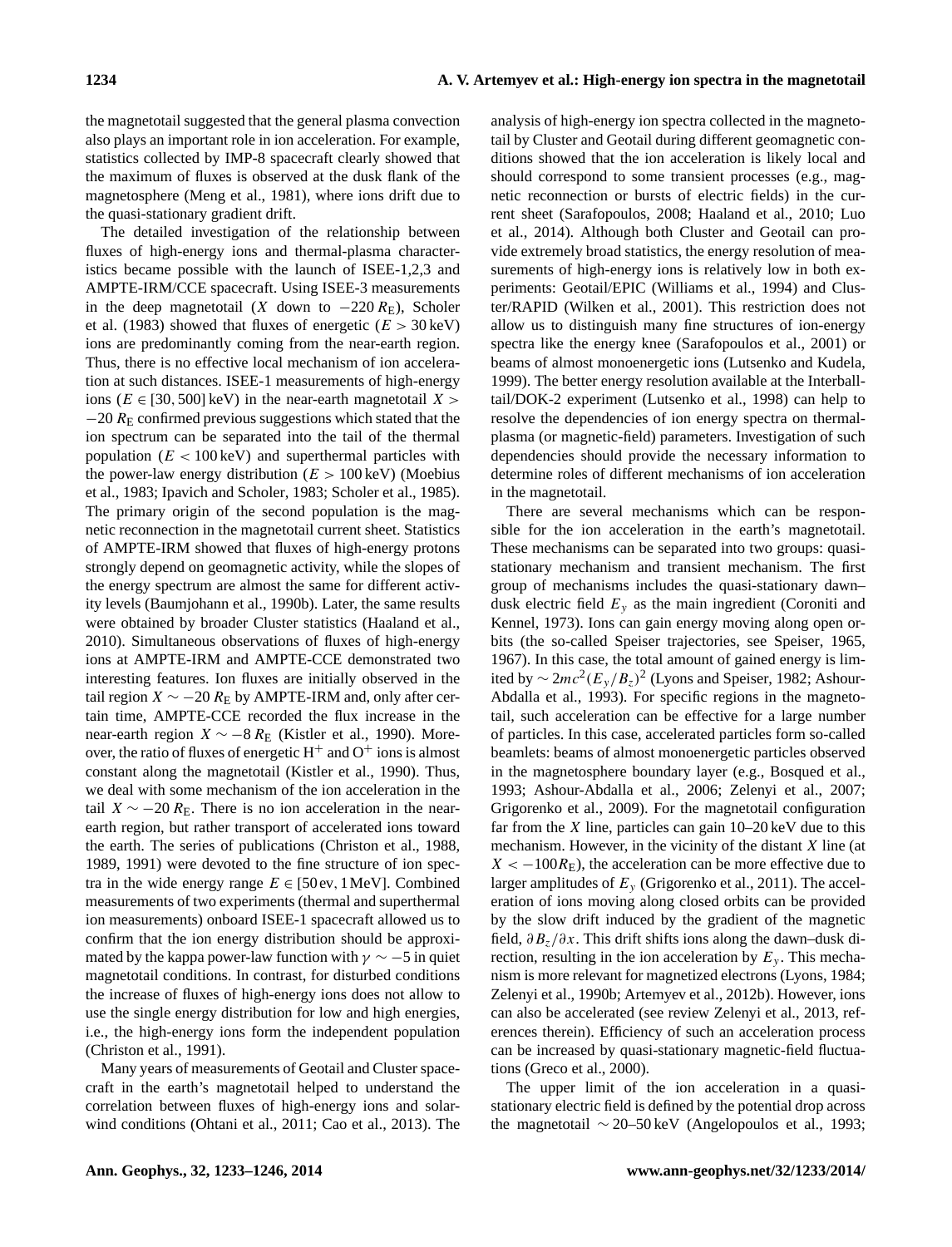[Wang et al.,](#page-12-11) [2009\)](#page-12-11). Thus, to describe the formation of energetic ions with  $E > 50 \,\text{keV}$ , one should take a look at nonstationary mechanisms. In this case, we deal with short-time bursts of the electric field  $E_y > 50 \text{kV}/\Delta \ell$  with a short-scale  $\Delta \ell$  of the localization. One of the most natural sources of such bursts is the transient magnetic reconnection in the magnetotail current sheet (e.g., [Wygant et al.,](#page-12-12) [2005\)](#page-12-12). There are two main components of this field: the electrostatic field and induction field. The electrostatic field is produced by the decoupling of ion and electron motions in the vicinity of the reconnection region (e.g., [Korovinskiy et al.,](#page-10-8) [2011\)](#page-10-8) and can be responsible for charged-particle demagnetization [\(Hoshino,](#page-10-9) [2005;](#page-10-9) [Artemyev et al.,](#page-9-14) [2013,](#page-9-14) and references therein). In contrast, the induction electric field originates from the rapid evolution of the magnetic-field topology during the magnetic reconnection. This field can be responsible for the effective ion acceleration [\(Galeev,](#page-10-10) [1979;](#page-10-10) [Zelenyi et al.,](#page-12-13) [1990a\)](#page-12-13). The general conception assumes that the magnetic reconnection results in ion demagnetization in the vicinity of the X line and local acceleration by the induction electric field. The transient reconnection is a highly localized process both spatially and temporally. Thus, only a relatively small amount of particles can be accelerated in the vicinity of the reconnection site. Accelerated ions are observed in the close vicinity of the reconnection site as bursts of almost monoenergetic particles with energies of ∼ 50–200 keV [\(Lutsenko,](#page-11-10) [2001;](#page-11-10) [Lutsenko et al.,](#page-11-11) [2008\)](#page-11-11). In the case of multiple reconnections, these burst from the power-low tail of the ion spectrum [\(Taktakishvili et al.,](#page-12-14) [1998\)](#page-12-14).

Recent spacecraft observations (e.g., [Angelopoulos et al.,](#page-9-15) [2013;](#page-9-15) [Fu et al.,](#page-10-11) [2013a\)](#page-10-11) and numerical models (e.g., [Sitnov](#page-12-15) [et al.,](#page-12-15) [2009,](#page-12-15) [2013\)](#page-12-16) suggest that the significant part of the released magnetic energy is evacuated from the reconnection region by fast plasma flows. The leading edge of such flows is characterized by the specific magnetic-field configuration: the so-called dipolarization front. This front is recognized as the sharp increase of the  $B_z$  component of the magnetic field with the same increase of the electric field  $E_y$  (e.g., [Runov](#page-11-12) [et al.,](#page-11-12) [2011,](#page-11-12) and references therein). Particles can be effectively accelerated by dipolarization fronts [\(Ashour-Abdalla](#page-9-16) [et al.,](#page-9-16) [2011;](#page-9-16) [Birn et al.,](#page-9-1) [2012;](#page-9-1) [Fu et al.,](#page-10-12) [2013b\)](#page-10-12). Simple reflection of ions from the moving front results in the acceleration up to  $\sim$  10 keV [\(Zhou et al.,](#page-13-1) [2010\)](#page-13-1), while the resonant ion acceleration can be responsible for the generation of ∼ 100 keV particles [\(Artemyev et al.,](#page-9-17) [2012a;](#page-9-17) [Ukhorskiy et al.,](#page-12-17) [2013\)](#page-12-17).

Here, we should also mention one additional effective mechanism of ion acceleration/heating in the magnetotail. This mechanism corresponds to the ion interaction with various small-scale fluctuations of the electromagnetic field forming the electromagnetic turbulence [\(Zimbardo et al.,](#page-13-2) [2010;](#page-13-2) [Zelenyi et al.,](#page-12-18) [2014\)](#page-12-18). The primary source of this turbulence is the interaction of different plasma instabilities which can develop and saturate in the magnetotail [\(Zelenyi](#page-12-19) [and Milovanov,](#page-12-19) [2004\)](#page-12-19). According to the numerical modeling, ion interaction with such a turbulent field should result in the particle acceleration in the vicinity of the neutral plane [\(Zelenyi et al.,](#page-12-20) [2008;](#page-12-20) [Perri et al.,](#page-11-13) [2009;](#page-11-13) [Greco et al.,](#page-10-13) [2010\)](#page-10-13). The natural limitation of possible energy gain corresponds to the particles escaping from the turbulent current sheet due to the fast motion along the curved magneticfield lines [\(Artemyev et al.,](#page-9-18) [2009b;](#page-9-18) [Perri et al.,](#page-11-14) [2011\)](#page-11-14). In this case, some specific properties of electromagnetic turbulence (like a spatial intermittency) can increase the efficiency of the acceleration [\(Zelenyi et al.,](#page-13-3) [2011\)](#page-13-3). There are two most natural magnetic-field configurations, including electromagnetic turbulence, where ions can be accelerated up to high energies: the magnetic reconnection region [\(Onofri et al.,](#page-11-15) [2006\)](#page-11-15) and dipolarization fronts [\(Ono et al.,](#page-11-16) [2009\)](#page-11-16). Moreover, ions can be accelerated due to the combination of turbulent and regular mechanisms [\(Grigorenko et al.,](#page-10-6) [2011;](#page-10-6) [Artemyev](#page-9-19) [et al.,](#page-9-19) [2011;](#page-9-19) [Dolgonosov et al.,](#page-10-14) [2013\)](#page-10-14). The interaction of ions with the electromagnetic turbulence can be described as the quasi-linear diffusion of ions in the energy/pitch-angle space [\(Dusenbery and Lyons,](#page-10-15) [1989\)](#page-10-15). In this case, the formation of power-law energy distributions of accelerated ions is predicted by the general theory [\(Hasegawa et al.,](#page-10-16) [1985;](#page-10-16) [Milovanov and Zelenyi,](#page-11-17) [2001\)](#page-11-17).

In this paper, we investigate spectra of high-energy ( $E \in$ [20,600] keV) ions in the magnetotail. We study the dependence of ion spectra on thermal-plasma parameters and on magnetic-field amplitudes. Owing to high-energy resolution, we can monitor evolution of ion spectra in dependence of the system parameters. We particularly investigate the dependence of the energy value of the spectrum knee on the plasma temperature. We also propose the relatively general model of the ion acceleration in the magnetotail current sheet. This model includes burst of the electric field as the main driver of acceleration and can reproduce the power-law energy distribution of ions.

## **2 Data set description**

We use statistics of observations of Interball-tail spacecraft in the magnetotail during the 1996–1998 seasons. We restrict our analysis to the domain  $|Y| < 20 R_{\rm E}$ ,  $X < -17 R_{\rm E}$ ,  $|Z| <$  $5 R<sub>E</sub>$  (hereinafter, the GSM coordinate system is used). The additional criterion is  $\sqrt{B_x^2 + B_y^2}$  < 15 nT. Thus, we mostly investigate the close vicinity of the neutral plane of the magnetotail current sheet (Fig. [1](#page-3-0) shows fragments of spacecraft orbits). The magnetic field is measured by the ASPI/MIF-M experiment [\(Klimov et al.,](#page-10-17) [1997\)](#page-10-17), thermal-ion moments are gathered by the CORALL experiment [\(Yermolaev et al.,](#page-12-21) [1997\)](#page-12-21), electron density is gathered by the ELECTRON experiment [\(Sauvaud et al.,](#page-12-22) [1997\)](#page-12-22), and high-energy ion spectra (without resolved ion species) are collected with record energy resolution ∼ 7–8 keV by the DOK-2 experiment [\(Lut](#page-11-7)[senko et al.,](#page-11-7) [1998\)](#page-11-7). To avoid observations in the cold plasma sheet, we use the criterion for electron density,  $n_e < 1$  cm<sup>-3</sup>. ASPI/MIF-M measures three components of the magnetic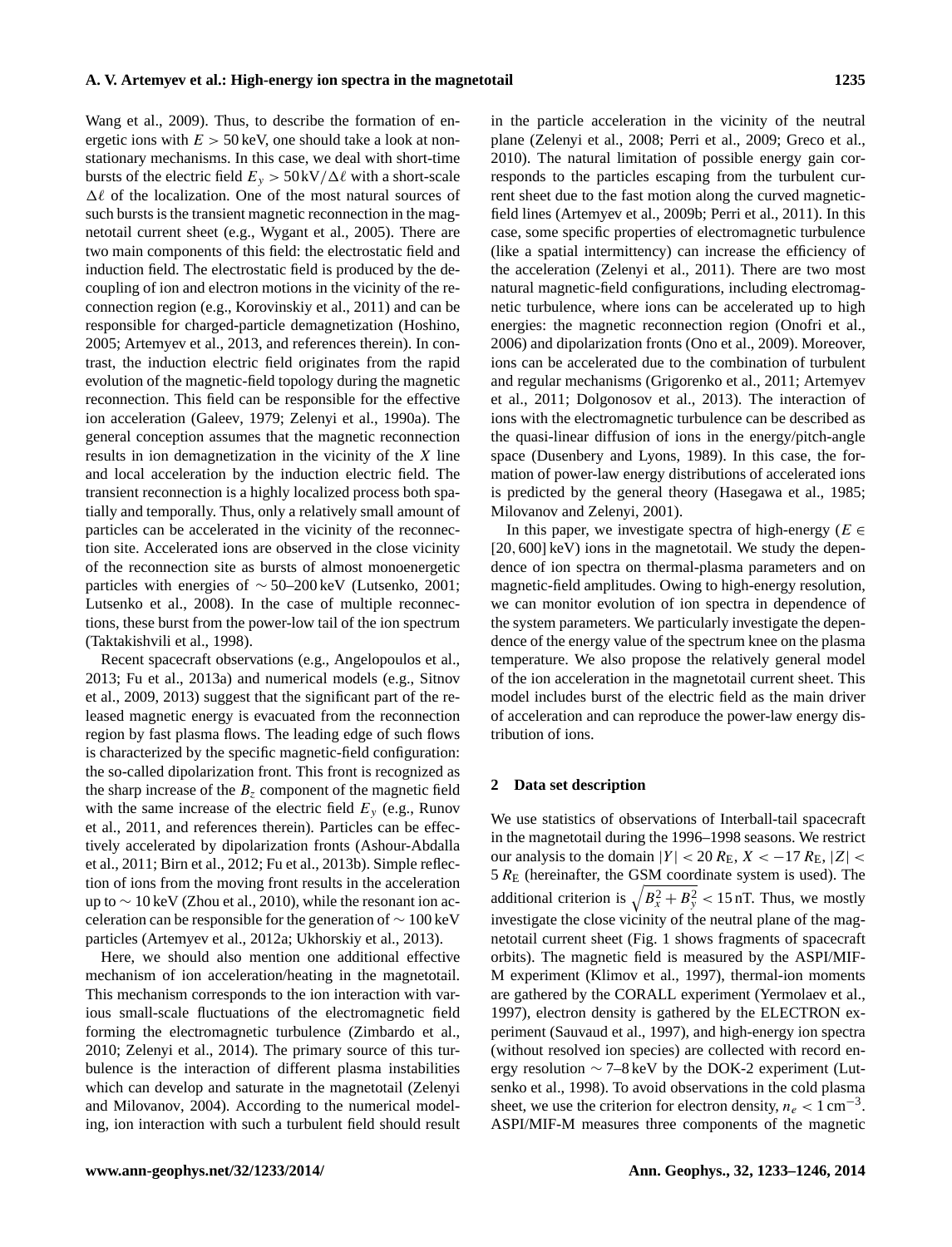

<span id="page-3-0"></span>**Figure 1.** Fragments of Interball-tail orbits used in this study.

field with a time resolution of ∼ 2 s. CORALL provides ion temperature  $T_i$  and three components of ion bulk velocity V with a time resolution of  $\sim$  2 min. Time resolution of energetic ion spectra collected by DOK-2 depends on ion fluxes and varies from  $\sim$  0.1 s up to  $\sim$  1 min. To operate with all these data as with the single database, we separate all time intervals of observations into 3 min subintervals. We use such long time subintervals due to low time resolution of the CORALL experiment. For each subinterval, we determine average values of magnetic-field components and average high-energy ion spectrum. Our database includes ∼ 4300 subintervals when all plasma data and magnetic fields were available.

## **3 Ion-energy spectra**

In this section, we discuss high-energy ion spectra observed by Interball-tail. We use the ion temperature  $T_i$ , the amplitude of ion bulk velocity  $v_i = \sqrt{V_x^2 + V_y^2}$  (if measurements of  $V_y$  are unavailable, we use  $v_i = |V_x|$ , and the value of the magnetic-field component  $B<sub>z</sub>$  to separate all observed spectra into several subgroups (see Fig. [2\)](#page-4-0). Velocity components  $V_x$ ,  $V<sub>y</sub>$  characterize fast plasma flows in the magnetotail and their amplitudes are assumed to be related to the geomagnetic activity [\(Baumjohann et al.,](#page-9-20) [1990a;](#page-9-20) [Angelopoulos et al.,](#page-8-0) [1992;](#page-8-0) [Cao et al.,](#page-9-21) [2006\)](#page-9-21). It should be noted that all used criteria for  $B_z$ ,  $v_i$ , and  $T_i$  are applied for 3 min averaged data. The increase of  $T_i$  corresponds to the well-distinguished growth of the flux amplitude. This effect can be explained by the expansion of the thermal core of the ion distribution to the highenergy range. The general shape of spectra is more or less the same for all  $T_i$  ranges. The only exception is cold ions with  $T<sub>i</sub>$  < 1 keV. For this temperature range, we observe relatively weak fluxes of high-energy ions up to  $E \sim 200 \,\text{keV}$  and a very pronounced tail of the spectrum  $(E > 200 \,\text{keV})$ . The presence of this tail can be due to relatively small statistics of events with low temperature. However, it is also possible that such super-energetic ion population is always present, but, for larger ion temperatures, the high-energy fluxes are so high that this super-energetic ion population becomes covered by the main spectrum. We observe a similar spectrum shape (but less pronounced) for  $T_i \in [1, 5]$  keV.

Shape of spectra and flux amplitudes are almost independent of averaged  $B_z$  values for  $B_z < 10$  nT (see Fig. [2b](#page-4-0)). Only for the extreme conditions with  $B_z > 10$  nT do we observe the distinct increase of fluxes for  $E > 200$  keV. However, this effect can be due to small statistics of observations of such high  $B_z$  values. It should be mentioned that the averaging procedure can substantially smooth peaks of  $B<sub>z</sub>$  values associated with small scale structures like dipolarization fronts (a time scale of such peaks is about 10–30 s, see [Runov et al.,](#page-11-12) [2011\)](#page-11-12). Thus, we consider here the correlation between highenergy ion spectra and magnetic-field amplitudes characterizing large-scale structures.

High-energy ion fluxes and spectrum shapes do not vary substantially with  $v_i$  (see Fig. [2c](#page-4-0)). Again, only for the extreme conditions with  $v_i > 250 \text{ km s}^{-1}$  (within 3 min intervals) can one observe the distinct increase of fluxes for all energies. This increase cannot be due to the faster motion of whole ion distribution because energy corresponding to particle bulk velocity  $m_p v_i^2 f/2 < 1-2 \text{ keV}$  is substantially smaller than energies of the considered ion population  $(\in [20, 600] \text{ keV})$ . It is interesting to note that the increase of fluxes is almost independent on energy (compare data for  $v_i \in [100, 250] \text{ km s}^{-1}$  and  $v_i > 250 \text{ km s}^{-1}$ ). These results correlate well with data presented by [Luo et al.](#page-11-5) [\(2014\)](#page-11-5) for earthward plasma flows, where almost no variation of the spectral index with  $v_i$  was found. However, for tailwarddirected bulk velocity, [Luo et al.](#page-11-5) [\(2014\)](#page-11-5) showed that the spectral index hardens with the increase of  $v_i$ . The latter results cannot be confirmed by our data.

To investigate the variation of spectrum with system parameters, we plot three 2-D maps with fluxes as functions of energy and  $T_i$ ,  $B_z$ ,  $v_i$  (see Fig. [3\)](#page-4-1). On the far right panel of Fig. [3,](#page-4-1) we also show the scale of the ion kinetic energy  $v_i^2 m_p/2$  calculated with the proton mass  $m_p$ . Fluxes increase with  $T_i$  in the almost whole energy range  $E \in [20, 500]$  keV. The most pronounced increase of fluxes can be found for  $T_i \in [1, 5]$  keV. The increase of  $B_z$  does not influence fluxes until  $B_z \sim 5$  nT. For  $B_z > 5$  nT, one can find some increase of fluxes for energies  $E < 200$  keV. The increase of  $v_i$  also results in the increase of fluxes.

Figures [2](#page-4-0) and [3](#page-4-1) show that high-energy ion spectra generally depend on the ion temperature  $T_i$ . Thus, it seems interesting to plot energy spectra normalized on  $T_i$ . This normalized spectra clearly show the double power-law structure (see Figs. [3,](#page-4-1) [4\)](#page-4-2). We observe the remaining part of the thermal core for  $E < 10-50 \,\text{keV}$  (this boundary is different for different ranges of  $T_i$ ) and a power-law tail for  $E > 10-50$  keV. The main part of the spectrum with a large  $E$  should be formed by the ion acceleration in the magnetotail. This population of high-energy ions is well separated from the thermal population and corresponds to the following phase-space-density variation with energy  $f \sim (E/T_i)^{-3.8}$  to  $f \sim (E/T_i)^{-4.2}$ . We consider below a possible mechanism of the generation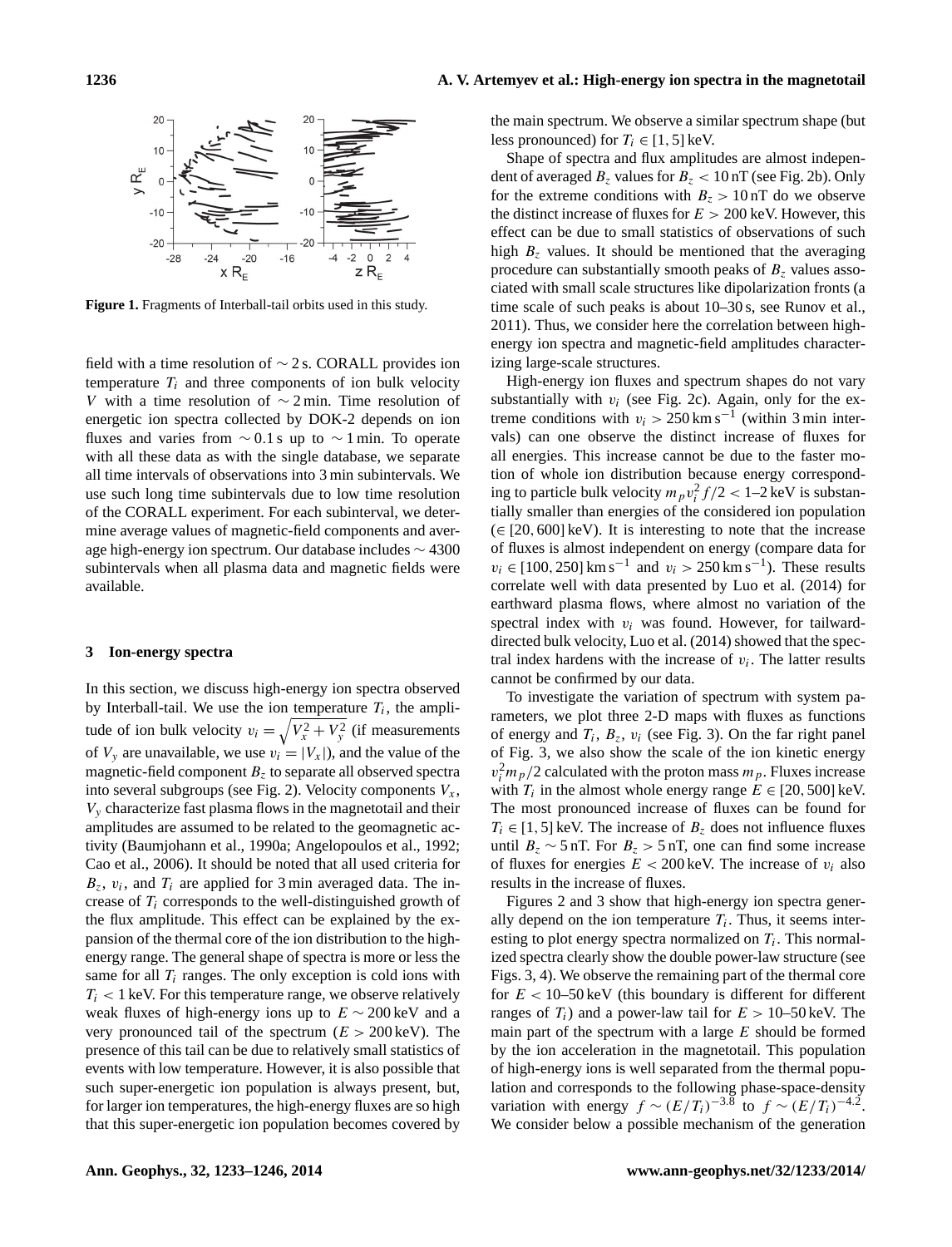

<span id="page-4-0"></span>**Figure 2.** Averaged spectra of ions for different ranges of system parameters.



<span id="page-4-1"></span>**Figure 3.** 2-D maps of ion fluxes (measured in  $(s \text{ cm}^2 \text{ sr} \text{ keV})^{-1}$ ).

of such a population. It is also interesting to note that, for small  $T_i$ , we observe more ions with very high relative energies  $E/T_i > 100$  than for large  $T_i$ . These ions form the flattened energy tail.

Figure [4](#page-4-2) clearly shows that the relation  $E^*/T_i \approx \gamma + 1$ proposed by [Sarris et al.](#page-12-1) [\(1981\)](#page-12-1) for the energy  $E^*$  of the spectrum knee is well satisfied only for particles with high temperatures ( $T_i > 5 \text{ keV}$ ). For averaged conditions when all temperatures  $T_i > 0.5 \,\text{keV}$  are taken into account, we get  $E^*/T_i \approx 40 \gg \gamma + 1$ . Thus, we cannot consider the energy distribution in the whole energy range  $E \in [20, 500]$  keV as a distribution of some single population. The normalization of energy on ion temperature modifies the distribution substantially for different  $T_i$ , but the slope of power-law tail does not depend on  $T_i$  ( $\gamma$  varies from 3.8 to 4.2). It seems that the tail of the energy distribution is formed independently on the thermal core of ion population.

In Fig. [5,](#page-5-0) we show distribution of energetic fluxes along the dawn–dusk coordinate  $Y$ . There is a statistical gap around  $Y \sim 0$  which can cause the decrease of fluxes in this region. One can also observe the general increase of fluxes for almost all energies at the dusk flank around  $Y \sim -10 R_{\rm E}$ . However, in the deep flanks,  $|Y| > 15 R_{\rm E}$  fluxes decrease. The latter effect can be due to particle losses through the flank magnetopause. We also observe a localized maximum of fluxes at  $Y \sim -10 R_{\rm E}$  (similar maximum was found for ion density by [Lennartsson and Shelley,](#page-10-18) [1986\)](#page-10-18).

To illustrate our conclusion derived from Fig. [4](#page-4-2) about the role of  $T_i$  in the separation between thermal and high-energy populations, we plot data for two events with substantially different  $T_i$  (see Fig. [6\)](#page-6-0). In both cases, the spacecraft was



<span id="page-4-2"></span>**Figure 4.** Averaged ion spectrum with the energy normalized on the ion temperature  $T_i$ .

located near the neutral plane  $|B_x| < 10$  nT, while activity level was moderate with  $V_x \sim 100-300$  km s<sup>-1</sup>. There are  $B_x$ fluctuations for the second event (top right panel of Fig. [6\)](#page-6-0). We assume that these are vertical fluctuations of the magnetotail current sheet induced by plasma flows (see review [Ze](#page-12-18)[lenyi et al.,](#page-12-18) [2014,](#page-12-18) and references therein). For the first case, we have  $T_i \sim 1-3$  keV. Corresponding ion spectra have double structure with the knee around 30–40 keV. For the second case, the ion temperature is ∼ 8–9 keV and the knee of the energy spectra is located at ∼ 70–80 keV. We can also mention that the averaged slope of spectra of high-energy populations are similar for both events. These slopes vary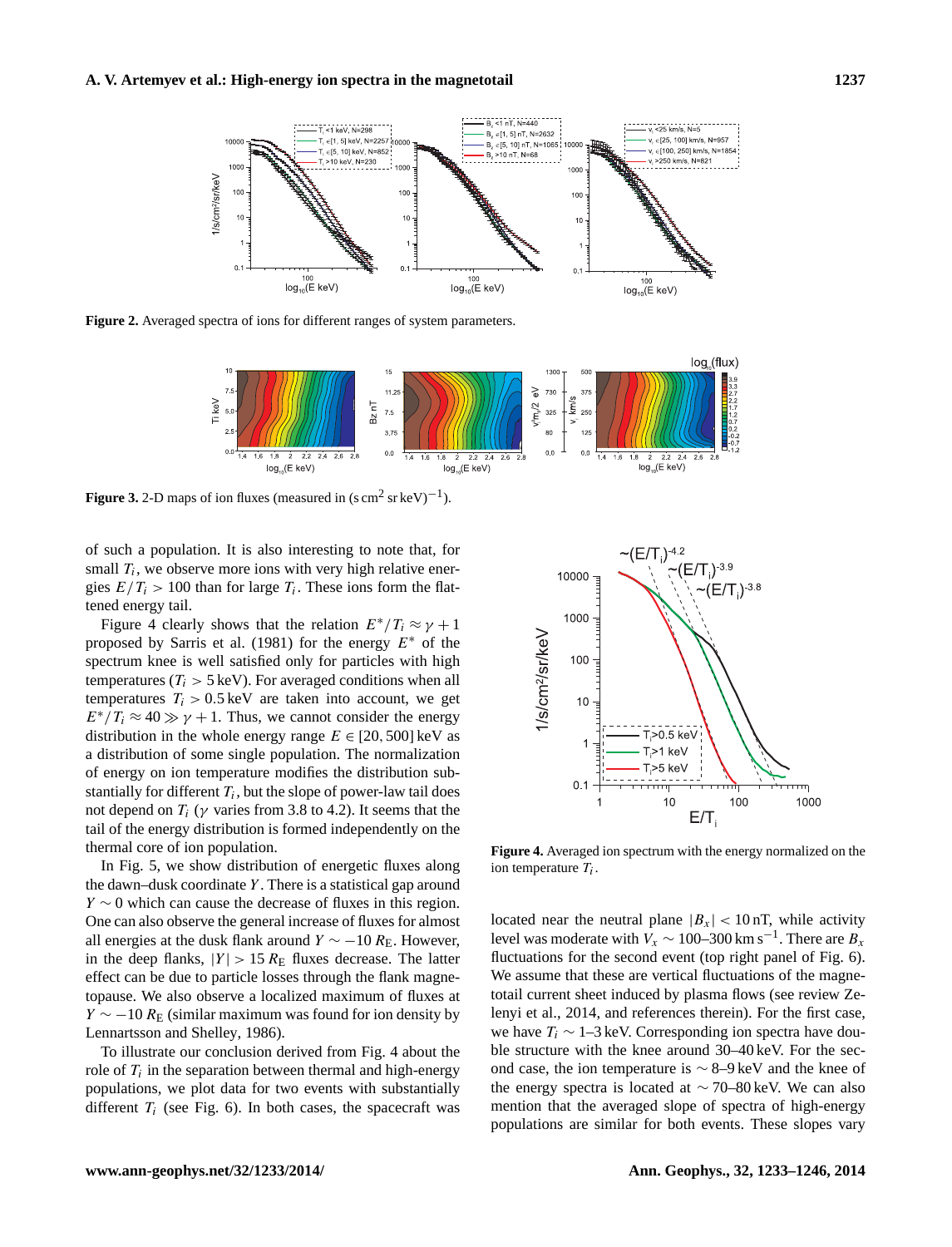

<span id="page-5-0"></span>**Figure 5.** 2-D map of ion fluxes (measured in  $(s \text{ cm}^2 \text{ sr} \text{ keV})^{-1}$ ) as a function of Y coordinate. The right panel shows the number of events  $(N)$  for a given Y coordinate.

between  $-4.8$  up to  $-4.1$  (see Fig. [6\)](#page-6-0) and are close to the statistical data shown in Fig. [4.](#page-4-2) It seems that the spectrum slope of the non-thermal (high-energy) population is almost independent of the plasma temperature, while the distribution of the thermal core is strongly controlled by  $T_i$ . The increase of  $T_i$  by three to four times results in the shift of the spectrum knee energy from  $\sim$  30 to 70 keV. Variations of  $T_i$ correspond to large-scale quasi-stationary processes (convection, etc.). Thus, we can conclude that the formation of the high-energy population (slope of the spectrum) does not directly depend on large-scale processes (slopes are similar for both events), while these processes can be responsible for the heating of the thermal plasma. In this case, the increase of  $T_i$ corresponds to the increase of the amount of particles which can undergo the acceleration up to high energies.

### **4 Model of ion acceleration**

In this section, we describe the analytical model of the formation of spectra of high-energy ions in the magnetotail. We consider small-scale transient processes corresponding to localized perturbations of magnetic and electric fields. Our model is based on the following concepts: (1) there is the almost unperturbed magnetotail current sheet with  $B_x$ growing linearly with  $z$ ; (2) the magnetic-field component  $B<sub>z</sub>$  has a substantially perturbed profile along the X axis within the domain  $|x - x^*| < L_x$ , where  $L_x$  is the spatial scale of the localization of  $B<sub>z</sub>$  perturbations; (3) there is the burst of the electric field  $E_y(t)$  with the almost uniform distribution within  $|x - x^*| < L_x$ . This conception assumes that we consider small-scale (but very fast) perturbations of electromagnetic field which contribute more to electric-field bursts, while magnetic fields are weakly perturbed (the similar model of ion acceleration due to localized current disruptions was proposed by [Lutsenko et al.,](#page-11-11) [2008\)](#page-11-11). We do not consider large-scale dipolarization events or quasi-stationary magnetic reconnections. Of course, these global processes contribute to the charged particle acceleration (see dependence of fluxes on geomagnetic conditions in [Haaland et al.,](#page-10-3) [2010\)](#page-10-3). However, we assume that the main part of spectra, existing even in quiet time, can be formed mainly by small-scale transient perturbations. Such perturbations should not be very powerful, but should effectively accelerate small populations of particles up to high energies (see, e.g., [Grigorenko et al.,](#page-10-19) [2013\)](#page-10-19).

To describe ion acceleration, we introduce a quite general distribution of electromagnetic fields in the magnetotail in the vicinity of the transient event:  $B_x = B_{x0} \cdot (z/L_z)$ ,  $B_z = B_{z0} \cdot (x/L_x)^{\alpha} > 0$ ,  $E = E_0(t)e_y$ , where  $\alpha = \text{const}$  defines the profile of  $B_z(x)$  component along X axis ( $\alpha = 0$ for unperturbed  $B_z$ ,  $\alpha = 1$  for the classical X line,  $\alpha > 1$  for non-linear magnetic-field perturbation with the strong gradient  $dB_z/dx$ ). This model can describe the distribution of the magnetic field close to the neutral plane (i.e.,  $|z| < L_z$ ,  $L_z$ is the current sheet thickness). The dependence  $B_z \sim x^{\alpha}$  is taken to describe the perturbation of the  $B<sub>z</sub>$  component inside the domain  $|x - x^*| < L_x$ , where the transient  $E_y$  burst occurs. Equations of motions of ion with the mass  $m$  and the charge  $q$  in such fields can be written as

<span id="page-5-1"></span>
$$
\ddot{x} = \frac{q}{mc} B_{z0} (x/L_x)^{\alpha} v_y \n\ddot{z} = -\frac{q}{mc} B_{x0} (z/L_z) v_y \n v_y = v_{y0} + \frac{q}{m} \int_0^t E_y(t') dt' - \frac{q}{mc} A_y(x, z),
$$
\n(1)

where  $A_y(x, z)$  is the vector potential component. We are mainly interested in high energy particles which gain energy as  $v_y \sim \int E_y(t) dt \gg v_{y0}$ . Thus, we can omit both term  $\sim A_y$ and the initial velocity  $v_{v0}$  in the last equation of system [\(1\)](#page-5-1). Then, system [\(1\)](#page-5-1) can be rewritten as

$$
\ddot{x} = \frac{q^2}{m^2 c} B_{z0} (x/L_x)^{\alpha} \int_0^t E_y(t') dt'
$$
  

$$
\ddot{z} = -\frac{q^2}{m^2 c} B_{x0} (z/L_z) \int_0^t E_y(t') dt'.
$$
 (2)

<span id="page-5-2"></span>The second equation of system [\(2\)](#page-5-2) describes z oscillations, while the first equation shows that the  $x$  coordinate grows with time. Thus, particles can spend only a limited time interval in the close vicinity of the  $x \sim x^*$  region. This instability of the particle motion (i.e.,  $|x|$  growth) determines the final energy distribution. To describe charged particle acceleration in such a system, we introduce the simple approximation for the electric field  $E_y = E_0(t/t_0)^\delta$ , where  $t_0 = \text{const}$  is the scale of  $E_y$  growth. The first equation of system [\(2\)](#page-5-2) takes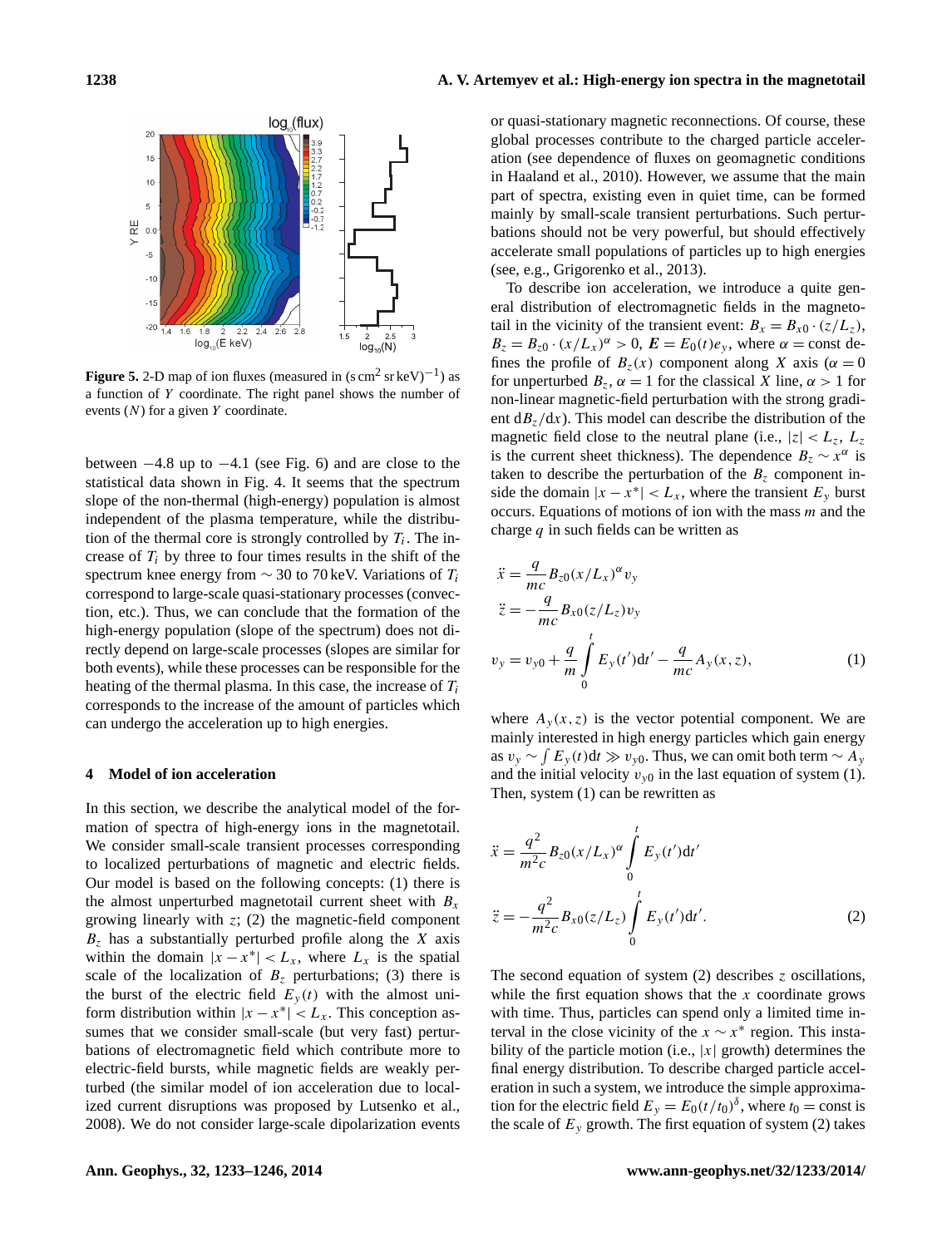

<span id="page-6-0"></span>**Figure 6.** Two cases of observations of high-energy ion spectra in the magnetotail. Top panels show two components of the magnetic field in the GSM coordinate system. Middle panels show ion bulk velocities and temperatures ( $v<sub>y</sub>$  component was measured only for the event shown in the left panels). Bottom panels show ion-energy spectra: each panel shows six spectra averaged over 10 min of observations.

a form

$$
\ddot{x} = \frac{\Omega_0^2 v_D t_0}{1 + \delta} (x/L_x)^{\alpha} (t/t_0)^{\delta + 1},
$$
\n(3)

where  $\Omega_0 = q B_{z0}/mc$  and  $v_D = cE_0/B_{z0}$ . We introduce dimensionless variables  $X = x/L_x$ ,  $\tau = t/T$ , where  $T =$  $t_0((1+\delta)L_x/\Omega_0^2v_Dt_0^3)^{1/(3+\delta)}$ :

<span id="page-6-1"></span>
$$
\frac{d^2X}{d\tau^2} = X^{\alpha} \tau^{\delta+1}.
$$
 (4)

We consider particles with small initial velocities  $\dot{x}(0) = 0$ . Higher energies can be gained by particles with  $x(0) = x_0$  ∼  $x^*$ . With this initial condition, the solution of Eq. [\(4\)](#page-6-1) can be written as

$$
X = x_0 Y \left( x_0^{(\alpha - 1)/(\delta + 3)} \tau \right),\tag{5}
$$

where  $Y(s)$  is a solution of the following equation:

$$
\frac{d^2Y}{ds^2} = Y^{\alpha} s^{\delta+1}
$$
  
  $Y(0) = 1$ ,  $dY/ds|_{s=0} = 0$  (6)

and  $s = x_0^{(\alpha - 1)/(\delta + 3)}$  $\int_0^{(\alpha-1)/(\delta+3)} \tau$ . The solution of Eq. [\(6\)](#page-6-2) is singular with the asymptote

$$
Y \sim (s_* - s)^{-\frac{2}{\alpha - 1}},\tag{7}
$$

where  $s_* = \text{const.}$  Thus, the relation between the initial particle position  $x_0$  and the time interval of the particle acceleration  $\tau$  is determined by the equation

$$
L_x \sim x_0 \left( s_* - x_0^{\frac{\alpha - 1}{3 + \delta}} \tau \right)^{\frac{-2}{\alpha - 1}}.
$$
 (8)

For the most energetic particles, we have, from Eq. [\(8\)](#page-6-3),  $x_0 \sim \tau^{-\gamma}$  with  $\gamma = (3+\delta)/(\alpha-1)$ . Thus, particles are accelerated as  $v_y \sim (q/m) \int E_y(t) dt \sim \Omega_0 v_D t_0 (t/t_0)^{\delta+1} / (\delta+1)$ . We can write the expression for the particle energy as a function of time:

$$
W \approx \frac{1}{2} m v_y^2 \approx \frac{m v_D^2}{2} w_0 \tau^{2\delta + 2},
$$
\n(9)

where constant  $w_0$  is

$$
w_0 = (\delta + 1)^{-4/(3+\delta)} \frac{(L_x \Omega_0 / v_D)^{(2\delta + 2)/(3+\delta)}}{(\Omega_0 t_0)^{4\delta/(3+\delta)}}.
$$
 (10)

We assume that particles are distributed uniformly at the interval  $x_0 \in [x^* - L_x, x^* + L_x]$  and write the expression for the final energy distribution

<span id="page-6-2"></span>
$$
f(W) = f(x_0) \left| \frac{dx_0}{d\tau} \right| \left| \frac{dW}{d\tau} \right|^{-1}
$$

$$
\sim \frac{1}{\tau^{\gamma + 2\delta + 2}} \sim \left( \frac{2W}{w_0 m v_D^2} \right)^{-\lambda}, \tag{11}
$$

where  $|dx_0/d\tau|/|dW/d\tau|$  transforms the initial distribution  $f(x_0)$  of particles in space into the final energy distribution  $f(W)$  with the slope

<span id="page-6-4"></span>
$$
\lambda = 1 + \frac{1}{2} \frac{3+\delta}{(\alpha-1)(1+\delta)}.
$$
\n(12)

<span id="page-6-3"></span>For the simple case of the constant electric field  $\delta = 0$ , we have  $\lambda = 1 + 1.5/(\alpha - 1)$ . Even a small deviation of  $B_z$  dependence on x from the linear one (i.e.,  $\alpha - 1 < 1$ ) gives us

#### **www.ann-geophys.net/32/1233/2014/ Ann. Geophys., 32, 1233[–1246,](#page-0-0) 2014**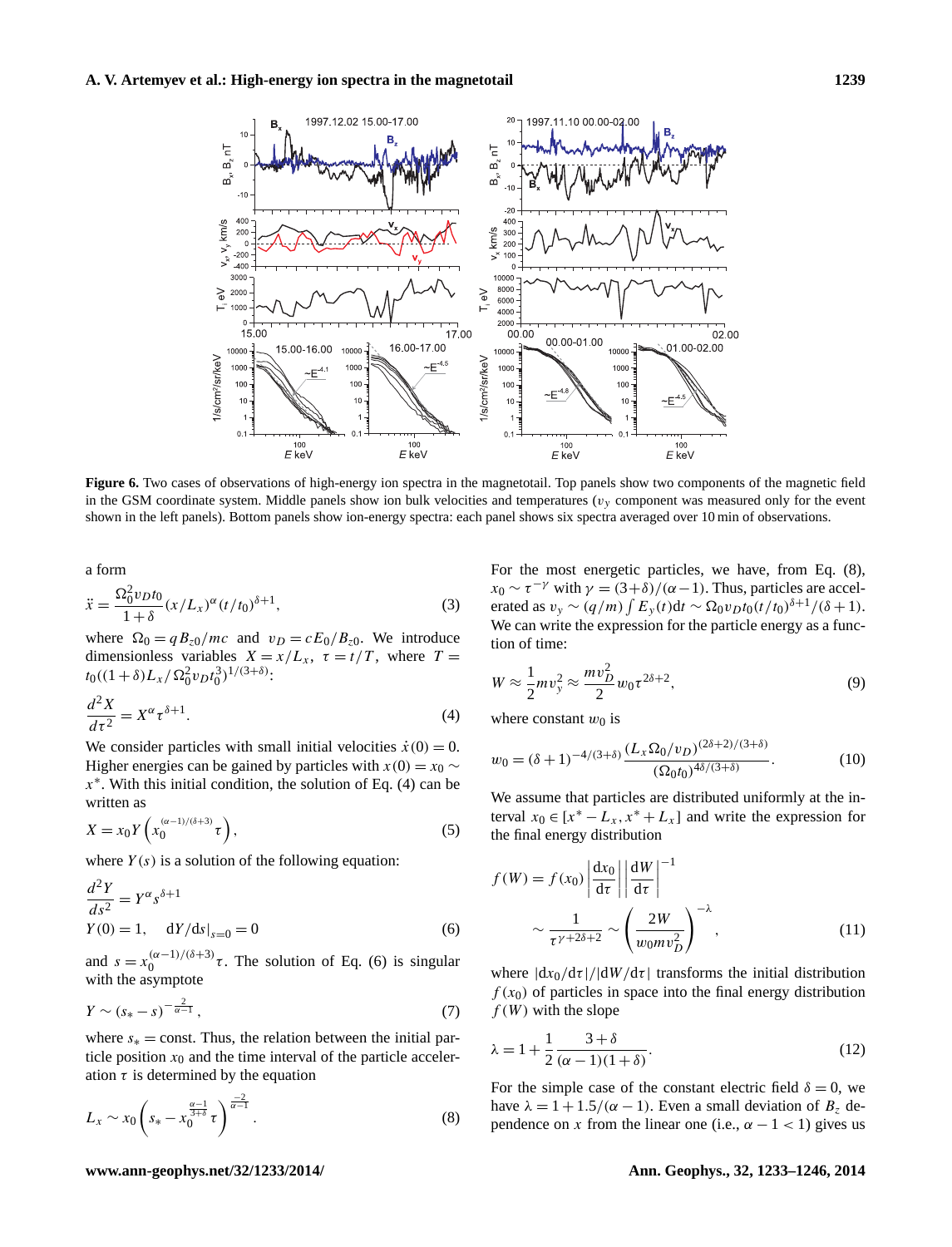a power-law distribution. For example, to get  $\lambda \in [3.5, 5]$ , one needs to take  $\alpha \in [8/5, 11/8] \approx [1.6, 1.4]$ . In case of linear dependence of  $B_7$  on x (i.e.,  $\alpha = 1$ , like in X line), we should obtain the well-known exponential spectrum with  $f \sim \exp(-W)$  [\(Bulanov and Sasorov,](#page-9-22) [1976;](#page-9-22) [Birn et al.,](#page-9-1) [2012\)](#page-9-1). Equation [\(12\)](#page-6-4) shows that the spectrum slope is very sensitive to the electric-field growth rate  $\delta$  and the factor of the magnetic field non-linearity  $\alpha$ . Both these factors cannot be derived directly from the single spacecraft observations because, to determine the temporal profile of the electric field  $E_y$  and the spatial profile of the magnetic field  $B_z$ , one needs to separate spatial and temporal evolutions in transient processes. Thus, a direct comparison of model predictions and spacecraft observation is impossible. The main idea of the proposed model is to show that it is enough to assume the non-linearity of  $B<sub>z</sub>$  profiles and transient nature of the process to obtain the power-law energy spectrum of accelerated ions. We discuss in the next section the relationship between input parameters of our model and properties of different transient processes observed in the magnetotail.

The factor  $w_0mv_D^2$  determines the typical energy gained by particles in the course of transient acceleration. For the constant electric field  $\delta = 0$ , we can estimate this energy as  $w_0mv_D^2 = eE_yL_x(L_x\Omega_0/v_D)^{-1/3}$ . For a small-scale process with  $L_x \sim 1000 \text{ km}$  and the electric-field amplitude typical for transients  $E_y \sim 10$ –100 mV m<sup>-1</sup> [\(Wygant et al.,](#page-12-12) [2005;](#page-12-12) [Retinò et al.,](#page-11-18) [2008;](#page-11-18) [Nakamura et al.,](#page-11-19) [2009;](#page-11-19) [Khotyaintsev](#page-10-20) [et al.,](#page-10-20) [2011\)](#page-10-20), one has  $w_0mv_D^2 \sim 10$ –100 keV. Moreover,  $w_0$ grows with  $\delta$  rapidly and the non-stationary electric field  $E_y \sim t^{\delta}$  can be even more effective for the particle acceleration.

# **5 Discussion**

In this paper, we have shown that variations of  $B_z$  and  $v_i$ do not substantially influence the shape of spectra of highenergy ions. However, we observe that the increase of highenergy ion fluxes corresponds with  $B_z$  and  $v_i$  growth (see Fig. [2\)](#page-4-0). It seems that processes characterized by enhanced  $B_z$ and  $v_i$  (like large-scale dipolarizations or BBFs) can have an influence on the total amount of accelerated particles, but do not determine the slope of energy spectra. We found a strong correlation between fluxes of high-energy ions and the temperature of thermal ions: the larger the  $T_i$ , the more particles from the thermal core of the distribution can be accelerated to high energies and contribute to the large-energy tail of the distribution. Thus, observed correlation between fluxes and  $B_z$  (or  $v_i$ ) can be explained by the heating of plasma (increase of  $T_i$ ) due to dipolarization and enhanced convection. Indeed, many studies (e.g., [Baumjohann et al.,](#page-9-23) [1991;](#page-9-23) [Wang](#page-12-11) [et al.,](#page-12-11) [2009;](#page-12-11) [Kissinger et al.,](#page-10-21) [2012\)](#page-10-21) demonstrated that ion temperature  $T_i$  grows as  $B_z$  (or  $v_i$ ) grows. Therefore, the formation of spectra of high-energy ions should be explained by some mechanism which does not involve a large-scale transformation of the magnetic-field configuration. We suggest that small-scale transient bursts of the electric field can be considered as the main source of ion acceleration up to high energies. Such transient processes do not require the magnetotail reconfiguration and can operate within spatially localized regions with scales ∼ 1000 km. There are several candidates which play the role of these transients (see reviews by [Baumjohann et al.,](#page-9-24) [2007;](#page-9-24) [Sharma et al.,](#page-12-23) [2008\)](#page-12-23). Here, we would like to mention dipolarization fronts [\(Runov](#page-11-20) [et al.,](#page-11-20) [2009,](#page-11-20) [2011\)](#page-11-12), small-scale reconnections [\(Wygant et al.,](#page-12-12) [2005;](#page-12-12) [Retinò et al.,](#page-11-18) [2008\)](#page-11-18), and plasma jet braking [\(Nakamura](#page-11-19) [et al.,](#page-11-19) [2009,](#page-11-19) [2013\)](#page-11-21). All of these processes are related to each other [\(Sitnov et al.,](#page-12-15) [2009,](#page-12-15) [2013;](#page-12-16) [Runov et al.,](#page-11-22) [2012;](#page-11-22) [Fu et al.,](#page-10-11) [2013a\)](#page-10-11). Although these processes correspond to the local increase of  $B_z$  and  $v_i$ , they cannot provide substantial variations of  $B_z$  and  $v_i$  on a timescale larger than  $\sim 1$  min. Thus, we cannot recognize signatures of these processes in our statistics with ∼ 3 min averaging. Ion acceleration induced by these transient processes can be explained by our model of the spectrum formation. To apply our mode we need to fulfill two basic requirements.

- 1. There should be the non-linear variation of the magnetic-field perturbation  $B_z$  with x (i.e.,  $\alpha > 1$ ). The strong gradient of  $B_z$  is a characteristic feature of the dipolarization fronts. Thus,  $B<sub>z</sub>$  perturbation grows nonlinearly with  $x$ . A small-scale reconnection is often accompanied by a strong perturbation of  $B<sub>z</sub>$ , possibly related to following formation of dipolarization fronts [\(Sitnov et al.,](#page-12-16) [2013;](#page-12-16) [Fu et al.,](#page-10-11) [2013a\)](#page-10-11). Thus, we can expect that, for the transient reconnection, the variation of  $B_z$  with x is non-linear (e.g., at the outflow regions, where soliton-like  $B<sub>z</sub>$  perturbations are generated, see [Heyn and Semenov,](#page-10-22) [1996;](#page-10-22) [Longcope and Priest,](#page-11-23) [2007\)](#page-11-23). The flow-braking process results in formation of shock waves or non-linear  $B<sub>z</sub>$  perturbations [\(Nakamura et al.,](#page-11-19) [2009;](#page-11-19) [Zieger et al.,](#page-13-4) [2011\)](#page-13-4). Therefore, for all three types of transient processes, the expected variation of  $B<sub>z</sub>$  with  $x$  may have non-linear character needed for the application of our model.
- 2. The second requirement is the presence of bursts of the electric field in the region of the  $B_z$  perturbation. Again, such bursts are always observed in the vicinity of dipolarization fronts (e.g., [Runov et al.,](#page-11-12) [2011;](#page-11-12) [Khotyaintsev](#page-10-20) [et al.,](#page-10-20) [2011\)](#page-10-20), in the reconnection region [\(Wygant et al.,](#page-12-12) [2005;](#page-12-12) [Retinò et al.,](#page-11-18) [2008\)](#page-11-18), and in the flow-braking region [\(Nakamura et al.,](#page-11-19) [2009,](#page-11-19) [2013\)](#page-11-21). Thus, the second requirement of our model is also satisfied. As a result, we can explain observed power-law ion spectra by a proposed mechanism of ion acceleration.

It is also important to discuss the scale  $L<sub>v</sub>$  of the acceleration region along the dawn–dusk direction. For various transient processes, this scale can reach few earth radii. Thus, it is substantially larger than  $L_x$  scale. For example,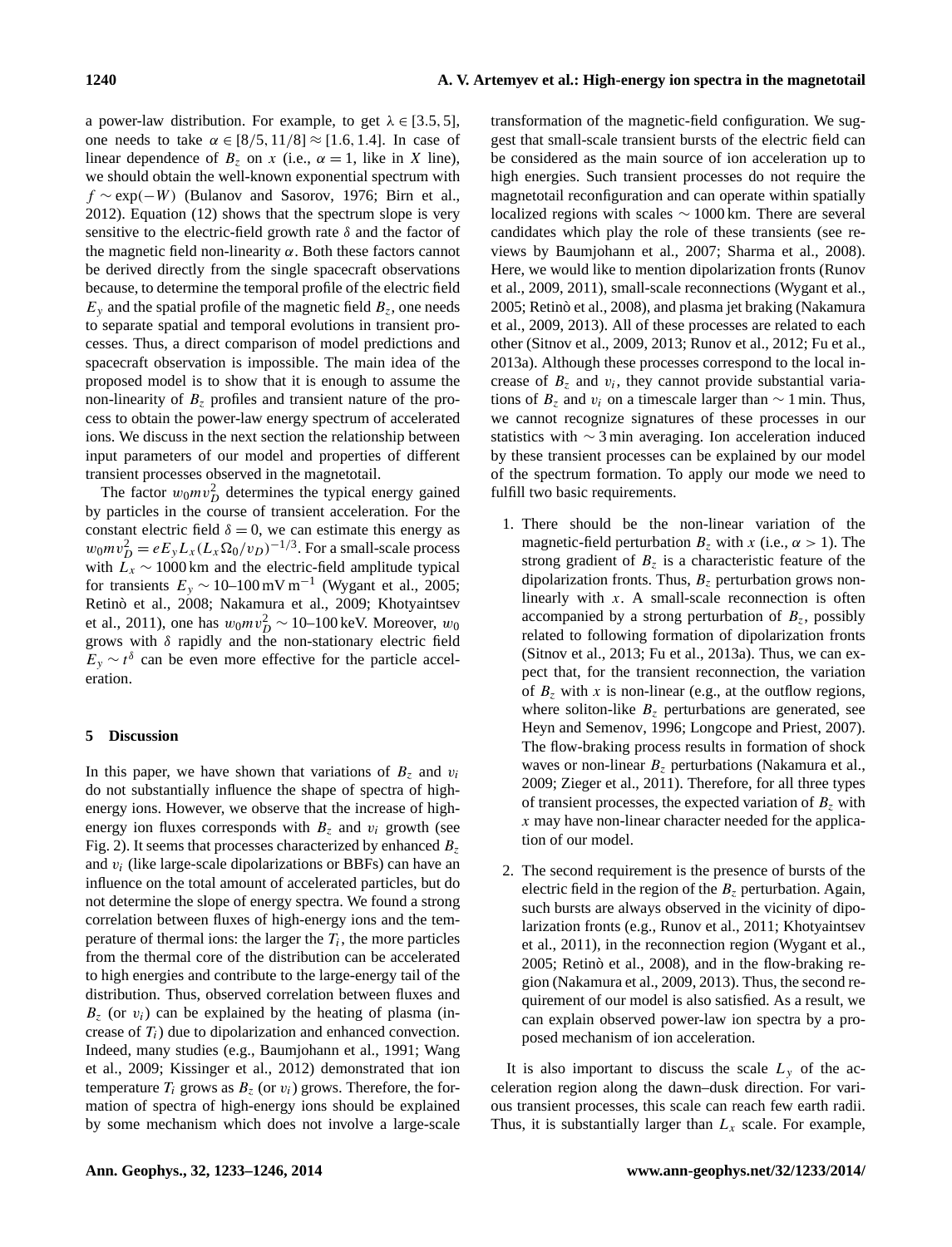multi-spacecraft measurements of dipolarization fronts show that, for these transient structures, we have  $L_y \sim 5000-$ 15 000 km [\(Nakamura et al.,](#page-11-24) [2004;](#page-11-24) [Liu et al.,](#page-10-23) [2013\)](#page-10-23). Thus, the typical amplitude of the electric field necessary to accelerate particles up to  $100 \,\text{keV}$  is about  $5-20 \,\text{mV m}^{-1}$  in agreement with spacecraft observations [\(Khotyaintsev et al.,](#page-10-20) [2011;](#page-10-20) [Runov et al.,](#page-11-22) [2012;](#page-11-22) [Fu et al.,](#page-10-11) [2013a\)](#page-10-11). The same spatial scale  $L<sub>y</sub>$  and electric-field amplitudes are typical for the flowbraking process as well (e.g., [Nakamura et al.,](#page-11-19) [2009,](#page-11-19) [2013\)](#page-11-21). The scale  $L<sub>v</sub>$  of the transient reconnection is less known. However, comparison of spacecraft observations and analytical models [\(Alexandrova et al.,](#page-8-1) [2012;](#page-8-1) [Nakamura et al.,](#page-11-25) [2012\)](#page-11-25) gives similar estimates for  $L<sub>v</sub>$  as values obtained for dipolarization fronts, while the electric-field amplitude in the reconnection region can reach  $10-100$  mV m<sup>-1</sup> [\(Wygant et al.,](#page-12-12) [2005;](#page-12-12) [Retinò et al.,](#page-11-18) [2008\)](#page-11-18). Thus, rough estimates show that the proposed scenario of the ion acceleration up to 100 keV is in agreement with the observed spatial localization of transient processes.

Using average spectra from Fig. [4,](#page-4-2) one can estimate an impact of the high-energy ion population. Substantial influence of high-energy population on the current sheet configuration is possible if the contribution of this population to the plasma pressure is comparable with the pressure of thermal ions. Such a specific situation could be realized in the vicinity of shock waves [\(Wang et al.,](#page-12-24) [2008;](#page-12-24) [Florinski,](#page-10-24) [2009\)](#page-10-24), but never was mentioned before for the magnetotail. We choose the energy spectrum obtained for hot plasma (with  $T_i > 5$  keV, see Fig. [4\)](#page-4-2) and approximate it by the powerlaw function  $f_{\text{hot}} \sim n_{\text{hot}} (E/T_i)^{-\gamma}$  for  $E/T_i \in [5, 100]$ . Here, constant  $n_{hot}$  can be determined by matching  $f_{hot}$  distribution with the thermal distribution  $f_{\text{th}} = n_{\text{th}} \exp(-E/T_i)$  approximated by the Maxwell function:  $n_{hot} = n_{th} 5^{\gamma} e^{-5}$ . The ratio of pressures of high-energy and thermal populations can be written as  $p_{\text{hot}}/p_{\text{th}} \approx 5^{5/2} e^{-5}/(\gamma - 5/2)$ . For  $\gamma \in [4, 6]$ , we have  $p_{hot}/p_{th} \in [0.1, 0.25]$ . Thus, for a hot-plasma sheet with  $T_i > 5$  keV, the high-energy ion population can principally provide up to 25 % of the plasma pressure. A similar conclusion was derived before from the inconsistency of the thermal-plasma pressure and the magnetic-field pressure in current sheets [\(Runov et al.,](#page-11-26) [2006\)](#page-11-26). Although 25 % is a substantial value to take the high-energy population as the important ingredient of the magnetotail plasmas into account, we should point out that this is the estimate of maximum possible contribution and that this estimate is only valid for the large temperature of thermal ions. Contributions of the high-energy ion population to the ion density and the electric current are even smaller [\(Artemyev et al.,](#page-9-25) [2009a\)](#page-9-25).

It is interesting to note one important detail of the proposed model of the ion acceleration. We have obtained the dependence of the typical energy  $W \sim m v_D^2 w_0$  of accelerated ions on the ion mass m:  $W \sim m^{(3\delta+1)/(3+\delta)}$ . For almost stationary electric field  $\delta = 0$ , we have the dependence  $W \sim m^{1/3}$  derived before for the X line model [\(Bulanov and](#page-9-22) [Sasorov,](#page-9-22) [1976;](#page-9-22) [Divin et al.,](#page-9-26) [2010\)](#page-9-26). This is relatively weak dependence. For example, oxygen ions are accelerated more effectively than protons, only by factor  $\sim$  2.5. However, already for  $\delta = 1$  (i.e., linearly growing  $E_y$ ), we have  $W \sim m$ , and heavy ions are accelerated much more effective than protons. Moreover, if we assume that electric-field bursts are extremely fast (i.e.,  $E_y \sim e^t$ ,  $\delta \to \infty$ ), we obtain ultra-effective acceleration of heavy ions with  $W \sim m^3$ . Thus, the proposed model of ion acceleration could explain more effective energization of heavy ions in the earth's magnetosphere (e.g., [Kronberg et al.,](#page-10-25) [2012\)](#page-10-25) and in solar corona (see [Zimbardo,](#page-13-5) [2011;](#page-13-5) [Artemyev et al.,](#page-9-27) [2014,](#page-9-27) and references therein).

## **6 Conclusions**

In this paper, we have investigated the energy distributions for ions with  $E \in [20, 600]$  keV, observed by Interball-tail in the earth's magnetotail. We have shown that spectra can be separated into two parts: the thermal core and the highenergy tail with  $f \sim (E/T_i)^{-\gamma}$  with  $\gamma \in [4, 5]$ . There is only a weak dependence of high-energy ion population on  $B<sub>z</sub>$  and  $v_i$  averaged amplitudes. The temperature of the thermal ion population controls the amplitudes of fluxes, but does not influence the spectrum slope. Thus, we have concluded that mechanisms responsible for ion acceleration up to high energies do not have a substantial influence on the thermal ion population. Moreover, mechanisms of thermal ion heating (dipolarizations, large-scale reconnection, convection, etc.) do not input significantly to the formation of the high-energy ion population. We have proposed the simple and relatively general model of formation of the high-energy ion population with the power-law spectrum. This model assumes that the main acceleration up to high energies  $E > 50 \,\text{keV}$  is provided by small-scale fast bursts of the electric field, occurring due to various transients in the magnetotail.

*Acknowledgements.* Authors would like to acknowledge Interball instrument teams ASPI/MIF-M, CORALL, ELECTRON and DOK-2 for excellent data. Work was supported by the Russian Scientific Fund (project no. 14-12-00824).

Topical Editor V. Fedun thanks two anonymous referees for their help in evaluating this paper.

#### **References**

- <span id="page-8-1"></span>Alexandrova, A., Nakamura, R., Semenov, V. S., Kubyshkin, I. V., Apatenkov, S., Panov, E. V., Korovinskiy, D., Biernat, H., Baumjohann, W., Glassmeier, K.-H., and McFadden, J. P.: Remote estimation of reconnection parameters in the Earth's magnetotail: model and observations, Ann. Geophys., 30, 1727– 1741, doi[:10.5194/angeo-30-1727-2012,](http://dx.doi.org/10.5194/angeo-30-1727-2012) 2012.
- <span id="page-8-0"></span>Angelopoulos, V., Baumjohann, W., Kennel, C. F., Coronti, F. V., Kivelson, M. G., Pellat, R., Walker, R. J., Luehr, H., and Paschmann, G.: Bursty bulk flows in the inner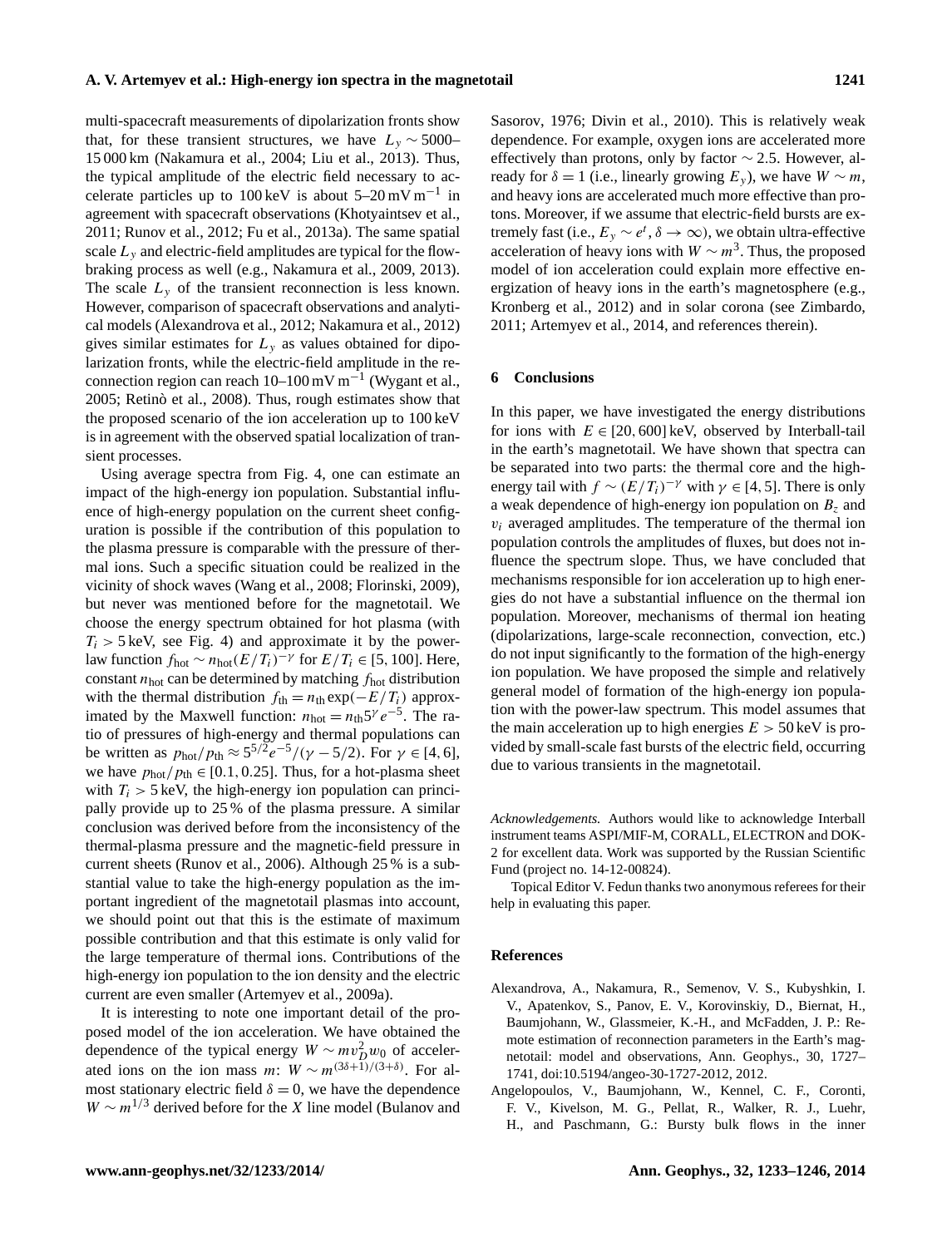central plasma sheet, J. Geophys. Res., 97, 4027–4039, doi[:10.1029/91JA02701,](http://dx.doi.org/10.1029/91JA02701) 1992.

- <span id="page-9-13"></span>Angelopoulos, V., Kennel, C. F., Coroniti, F. V., Pellat, R., Spence, H. E., Kivelson, M. G., Walker, R. J., Baumjohann, W., Feldman, W. C., and Gosling, J. T.: Characteristics of ion flow in the quiet state of the inner plasma sheet, Geophys. Res. Lett., 20, 1711– 1714, doi[:10.1029/93GL00847,](http://dx.doi.org/10.1029/93GL00847) 1993.
- <span id="page-9-15"></span>Angelopoulos, V., Runov, A., Zhou, X. Z., Turner, D. L., Kiehas, S. A., Li, S. S., and Shinohara, I.: Electromagnetic Energy Conversion at Reconnection Fronts, Science, 341, 1478–1482, doi[:10.1126/science.1236992,](http://dx.doi.org/10.1126/science.1236992) 2013.
- <span id="page-9-19"></span>Artemyev, A., Vainchtein, D., Neishtadt, A., and Zelenyi, L.: Resonant acceleration of charged particles in the presence of random fluctuations, Phys. Rev. E, 84, 046213, doi[:10.1103/PhysRevE.84.046213,](http://dx.doi.org/10.1103/PhysRevE.84.046213) 2011.
- <span id="page-9-25"></span>Artemyev, A. V., Petrukovich, A. A., Zelenyi, L. M., Nakamura, R., Malova, H. V., and Popov, V. Y.: Thin embedded current sheets: Cluster observations of ion kinetic structure and analytical models, Ann. Geophys., 27, 4075–4087, doi[:10.5194/angeo-](http://dx.doi.org/10.5194/angeo-27-4075-2009)[27-4075-2009,](http://dx.doi.org/10.5194/angeo-27-4075-2009) 2009a.
- <span id="page-9-18"></span>Artemyev, A. V., Zelenyi, L. M., Malova, H. V., Zimbardo, G., and Delcourt, D.: Acceleration and transport of ions in turbulent current sheets: formation of non-maxwelian energy distribution, Nonlin. Processes Geophys., 16, 631–639, doi[:10.5194/npg-16-](http://dx.doi.org/10.5194/npg-16-631-2009) [631-2009,](http://dx.doi.org/10.5194/npg-16-631-2009) 2009b.
- <span id="page-9-17"></span>Artemyev, A. V., Lutsenko, V. N., and Petrukovich, A. A.: Ion resonance acceleration by dipolarization fronts: analytic theory and spacecraft observation, Ann. Geophys., 30, 317–324, doi[:10.5194/angeo-30-317-2012,](http://dx.doi.org/10.5194/angeo-30-317-2012) 2012a.
- <span id="page-9-12"></span>Artemyev, A. V., Petrukovich, A. A., Nakamura, R., and Zelenyi, L. M.: Adiabatic electron heating in the magnetotail current sheet: Cluster observations and analytical models, J. Geophys. Res., 117, A06219, doi[:10.1029/2012JA017513,](http://dx.doi.org/10.1029/2012JA017513) 2012b.
- <span id="page-9-14"></span>Artemyev, A. V., Hoshino, M., Lutsenko, V. N., Petrukovich, A. A., Imada, S., and Zelenyi, L. M.: Double power-law spectra of energetic electrons in the Earth magnetotail, Ann. Geophys., 31, 91–106, doi[:10.5194/angeo-31-91-2013,](http://dx.doi.org/10.5194/angeo-31-91-2013) 2013.
- <span id="page-9-27"></span>Artemyev, A. V., Zimbardo, G., Ukhorskiy, A. Y., and Fujimoto, M.: Preferential acceleration of heavy ions in the reconnection outflow region. Drift and surfatron ion acceleration, Astron. Astrophys., 562, A58, doi[:10.1051/0004-6361/201322462,](http://dx.doi.org/10.1051/0004-6361/201322462) 2014.
- <span id="page-9-9"></span>Ashour-Abdalla, M., Berchem, J. P., Buechner, J., and Zelenyi, L. M.: Shaping of the magnetotail from the mantle – Global and local structuring, J. Geophys. Res., 98, 5651–5676, doi[:10.1029/92JA01662,](http://dx.doi.org/10.1029/92JA01662) 1993.
- <span id="page-9-11"></span>Ashour-Abdalla, M., Leboeuf, J. N., Schriver, D., Bosqued, J., Cornilleau-Wehrlin, N., Sotnikov, V., Marchaudon, A., and Fazakerley, A. N.: Instabilities driven by ion shell distributions observed by Cluster in the midaltitude plasma sheet boundary layer, J. Geophys. Res., 111, A10223, doi[:10.1029/2005JA011490,](http://dx.doi.org/10.1029/2005JA011490) 2006.
- <span id="page-9-16"></span>Ashour-Abdalla, M., El-Alaoui, M., Goldstein, M. L., Zhou, M., Schriver, D., Richard, R., Walker, R., Kivelson, M. G., and Hwang, K.-J.: Observations and simulations of non-local acceleration of electrons in magnetotail magnetic reconnection events, Nat. Phys., 7, 360–365, doi[:10.1038/nphys1903,](http://dx.doi.org/10.1038/nphys1903) 2011.
- <span id="page-9-2"></span>Baker, D. N., Hones Jr., E. W., Higbie, P. R., Belian, R. D., and Stauning, P.: Strong electron pitch angle diffusion ob-

served at geostationary orbit, Geophys. Res. Lett., 6, 205–208, doi[:10.1029/GL006i003p00205,](http://dx.doi.org/10.1029/GL006i003p00205) 1979.

- <span id="page-9-20"></span>Baumjohann, W., Paschmann, G., and Luehr, H.: Characteristics of high-speed ion flows in the plasma sheet, J. Geophys. Res., 95, 3801–3809, doi[:10.1029/JA095iA04p03801,](http://dx.doi.org/10.1029/JA095iA04p03801) 1990a.
- <span id="page-9-3"></span>Baumjohann, W., Sachsenweger, D., and Moebius, E.: Suprathermal ion fluxes in the plasma sheet, Geophys. Res. Lett., 17, 275– 278, doi[:10.1029/GL017i003p00275,](http://dx.doi.org/10.1029/GL017i003p00275) 1990b.
- <span id="page-9-23"></span>Baumjohann, W., Paschmann, G., Hagai, T., and Luehr, H.: Superposed epoch analysis of the substorm plasma sheet, J. Geophys. Res., 96, 11605, doi[:10.1029/91JA00775,](http://dx.doi.org/10.1029/91JA00775) 1991.
- <span id="page-9-24"></span>Baumjohann, W., Roux, A., Le Contel, O., Nakamura, R., Birn, J., Hoshino, M., Lui, A. T. Y., Owen, C. J., Sauvaud, J.-A., Vaivads, A., Fontaine, D., and Runov, A.: Dynamics of thin current sheets: Cluster observations, Ann. Geophys., 25, 1365– 1389, doi[:10.5194/angeo-25-1365-2007,](http://dx.doi.org/10.5194/angeo-25-1365-2007) 2007.
- <span id="page-9-1"></span>Birn, J., Artemyev, A. V., Baker, D. N., Echim, M., Hoshino, M., and Zelenyi, L. M.: Particle acceleration in the magnetotail and aurora, Space Sci. Rev., 173, 49–102, doi[:10.1007/s11214-012-](http://dx.doi.org/10.1007/s11214-012-9874-4) [9874-4,](http://dx.doi.org/10.1007/s11214-012-9874-4) 2012.
- <span id="page-9-10"></span>Bosqued, J. M., Ashour-Abdalla, M., El Alaoui, M., Peroomian, V., Zelenyi, L. M., and Escoubet, C. P.: Dispersed ion structures at the poleward edge of the auroral oval: Low-altitude observations and numerical modeling, J. Geophys. Res., 98, 19181, doi[:10.1029/93JA01143,](http://dx.doi.org/10.1029/93JA01143) 1993.
- <span id="page-9-22"></span>Bulanov, S. V. and Sasorov, P. V.: Energy spectrum of particles accelerated in the neighborhood of a line of zero magnetic field, Soviet Astronomy, 19, 464–468, 1976.
- <span id="page-9-7"></span>Cao, J., Duan, A., Reme, H., and Dandouras, I.: Relations of the energetic proton fluxes in the central plasma sheet with solar wind and geomagnetic activities, J. Geophys. Res., 118, 7226–7236, doi[:10.1002/2013JA019289,](http://dx.doi.org/10.1002/2013JA019289) 2013.
- <span id="page-9-21"></span>Cao, J. B., Ma, Y. D., Parks, G., Reme, H., Dandouras, I., Nakamura, R., Zhang, T. L., Zong, Q., Lucek, E., Carr, C. M., Liu, Z. X., and Zhou, G. C.: Joint observations by Cluster satellites of bursty bulk flows in the magnetotail, J. Geophys. Res., 111, A04206, doi[:10.1029/2005JA011322,](http://dx.doi.org/10.1029/2005JA011322) 2006.
- <span id="page-9-4"></span>Christon, S. P., Mitchell, D. G., Williams, D. J., Frank, L. A., Huang, C. Y., and Eastman, T. E.: Energy spectra of plasma sheet ions and electrons from about 50 eV/e to about 1 MeV during plamsa temperature transitions, J. Geophys. Res., 93, 2562– 2572, doi[:10.1029/JA093iA04p02562,](http://dx.doi.org/10.1029/JA093iA04p02562) 1988.
- <span id="page-9-5"></span>Christon, S. P., Williams, D. J., Mitchell, D. G., Frank, L. A., and Huang, C. Y.: Spectral characteristics of plasma sheet ion and electron populations during undisturbed geomagnetic conditions, J. Geophys. Res., 94, 13409–13424, doi[:10.1029/JA094iA10p13409,](http://dx.doi.org/10.1029/JA094iA10p13409) 1989.
- <span id="page-9-6"></span>Christon, S. P., Williams, D. J., Mitchell, D. G., Huang, C. Y., and Frank, L. A.: Spectral characteristics of plasma sheet ion and electron populations during disturbed geomagnetic conditions, J. Geophys. Res., 96, 1–22, doi[:10.1029/90JA01633,](http://dx.doi.org/10.1029/90JA01633) 1991.
- <span id="page-9-8"></span>Coroniti, F. V. and Kennel, C. F.: Can the ionosphere regulate magnetospheric convection?, J. Geophys. Res., 78, 2837, doi[:10.1029/JA078i016p02837,](http://dx.doi.org/10.1029/JA078i016p02837) 1973.
- <span id="page-9-0"></span>Daglis, I. A., Thorne, R. M., Baumjohann, W., and Orsini, S.: The terrestrial ring current: Origin, formation, and decay, Rev. Geophys., 37, 407–438, doi[:10.1029/1999RG900009,](http://dx.doi.org/10.1029/1999RG900009) 1999.
- <span id="page-9-26"></span>Divin, A., Markidis, S., Lapenta, G., Semenov, V. S., Erkaev, N. V., and Biernat, H. K.: Model of electron pressure anisotropy in the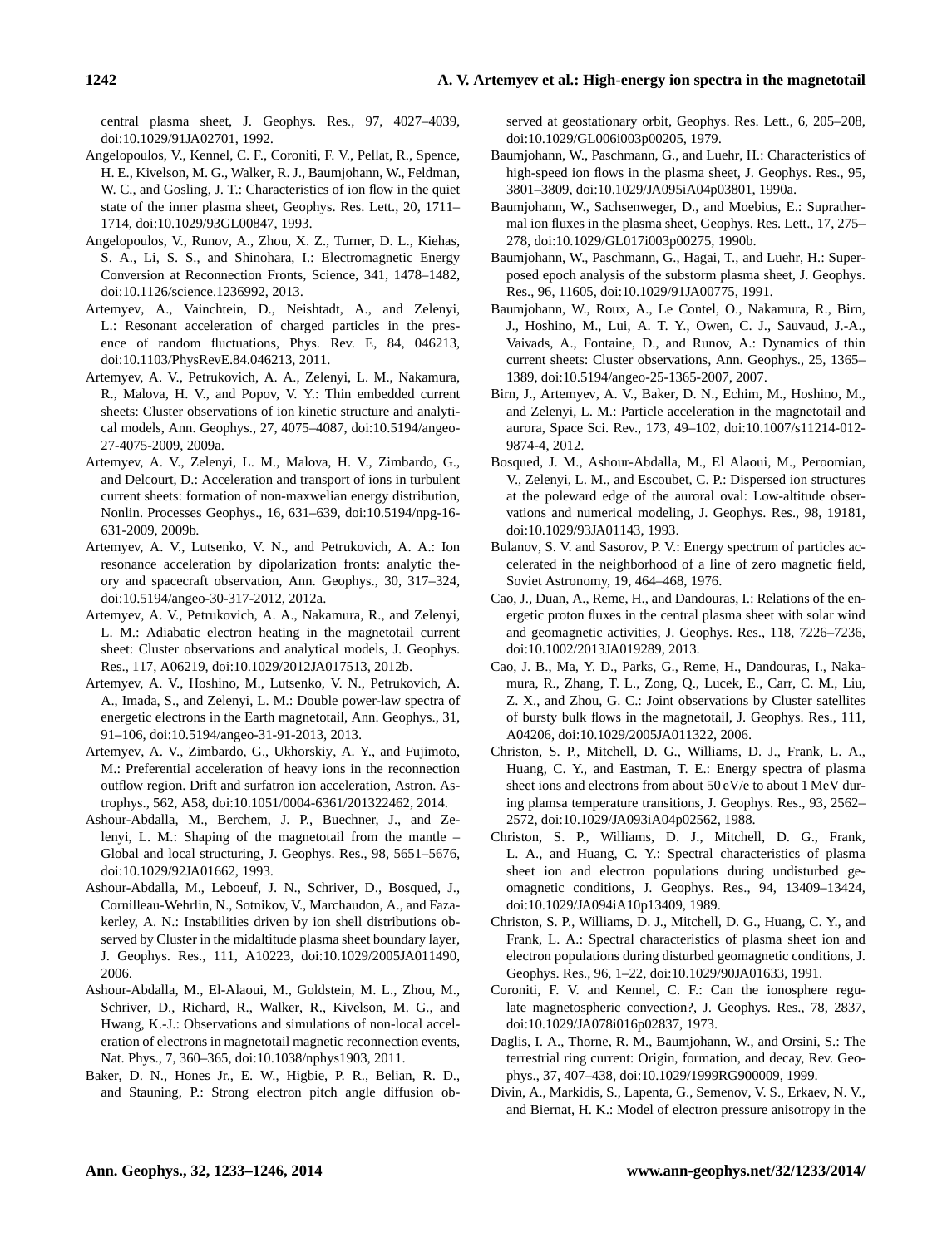### **A. V. Artemyev et al.: High-energy ion spectra in the magnetotail 1243**

electron diffusion region of collisionless magnetic reconnection, Phys. Plasmas, 17, 122102, doi[:10.1063/1.3521576,](http://dx.doi.org/10.1063/1.3521576) 2010.

- <span id="page-10-14"></span>Dolgonosov, M. S., Zimbardo, G., Perri, S., and Greco, A.: On the generation of ion beamlets in the magnetotail: Resonant acceleration versus stochastic acceleration, J. Geophys. Res., 118, 5445– 5453, doi[:10.1002/jgra.50490,](http://dx.doi.org/10.1002/jgra.50490) 2013.
- <span id="page-10-15"></span>Dusenbery, P. B. and Lyons, L. R.: Ion diffusion coefficients from resonant interactions with broadband turbulence in the magnetotail, J. Geophys. Res., 94, 2484–2496, doi[:10.1029/JA094iA03p02484,](http://dx.doi.org/10.1029/JA094iA03p02484) 1989.
- <span id="page-10-0"></span>Fan, C. Y., Gloeckler, G., and Hovestadt, D.: Energy spectra and charge states of H, He, and heavy ions observed in the earth's magnetosheath and magnetotail, Phys. Rev. Lett., 34, 495–498, doi[:10.1103/PhysRevLett.34.495,](http://dx.doi.org/10.1103/PhysRevLett.34.495) 1975.
- <span id="page-10-24"></span>Florinski, V.: Pickup Ion Acceleration at the Termination Shock and in the Heliosheath, Space Sci. Rev., 143, 111–124, doi[:10.1007/s11214-008-9451-z,](http://dx.doi.org/10.1007/s11214-008-9451-z) 2009.
- <span id="page-10-11"></span>Fu, H. S., Cao, J. B., Khotyaintsev, Y. V., Sitnov, M. I., Runov, A., Fu, S. Y., Hamrin, M., André, M., Retinò, A., Ma, Y. D., Lu, H. Y., Wei, X. H., and Huang, S. Y.: Dipolarization fronts as a consequence of transient reconnection: In situ evidence, Geophys. Res. Lett., 40, 6023–6027, doi[:10.1002/2013GL058620,](http://dx.doi.org/10.1002/2013GL058620) 2013a.
- <span id="page-10-12"></span>Fu, H. S., Khotyaintsev, Y. V., Vaivads, A., Retinò, A., and André, M.: Energetic electron acceleration by unsteady magnetic reconnection, Nat. Phys., 9, 426–430, doi[:10.1038/nphys2664,](http://dx.doi.org/10.1038/nphys2664) 2013b.
- <span id="page-10-10"></span>Galeev, A. A.: Reconnection in the magnetotail, Space Sci. Rev., 23, 411–425, doi[:10.1007/BF00172248,](http://dx.doi.org/10.1007/BF00172248) 1979.
- <span id="page-10-7"></span>Greco, A., Veltri, P., Zimbardo, G., Taktakishvilli, A. L., and Zelenyi, L. M.: Numerical simulation of ion dynamics in the magnetotail magnetic turbulence: On collisionless conductivity, Nonlin. Processes Geophys., 7, 159–166, doi[:10.5194/npg-7-159-](http://dx.doi.org/10.5194/npg-7-159-2000) [2000,](http://dx.doi.org/10.5194/npg-7-159-2000) 2000.
- <span id="page-10-13"></span>Greco, A., Perri, S., and Zimbardo, G.: Stochastic Fermi acceleration in the magnetotail current sheet: A numerical study, J. Geophys. Res., 115, 2203, doi[:10.1029/2009JA014690,](http://dx.doi.org/10.1029/2009JA014690) 2010.
- <span id="page-10-5"></span>Grigorenko, E. E., Hoshino, M., Hirai, M., Mukai, T., and Zelenyi, L. M.: "Geography" of ion acceleration in the magnetotail: Xline versus current sheet effects, J. Geophys. Res., 114, A03203, doi[:10.1029/2008JA013811,](http://dx.doi.org/10.1029/2008JA013811) 2009.
- <span id="page-10-6"></span>Grigorenko, E. E., Zelenyi, L. M., Dolgonosov, M. S., Artemiev, A. V., Owen, C. J., Sauvaud, J.-A., Hoshino, M., and Hirai, M.: Non-adiabatic Ion Acceleration in the Earth Magnetotail and Its Various Manifestations in the Plasma Sheet Boundary Layer, Space Sci. Rev., 164, 133–181, doi[:10.1007/s11214-011-9858-9,](http://dx.doi.org/10.1007/s11214-011-9858-9) 2011.
- <span id="page-10-19"></span>Grigorenko, E. E., Malova, H. V., Artemyev, A. V., Mingalev, O. V., Kronberg, E. A., Koleva, R., Daly, P. W., Cao, J. B., Sauvaud, J.- A., Owen, C. J., and Zelenyi, L. M.: Current sheet structure and kinetic properties of plasma flows during a near-Earth magnetic reconnection under the presence of a guide field, J. Geophys. Res.-Space, 118, 3265–3287, doi[:10.1002/jgra.50310,](http://dx.doi.org/10.1002/jgra.50310) 2013.
- <span id="page-10-3"></span>Haaland, S., Kronberg, E. A., Daly, P. W., Fränz, M., Degener, L., Georgescu, E., and Dandouras, I.: Spectral characteristics of protons in the Earth's plasmasheet: statistical results from Cluster CIS and RAPID, Ann. Geophys., 28, 1483–1498, doi[:10.5194/angeo-28-1483-2010,](http://dx.doi.org/10.5194/angeo-28-1483-2010) 2010.
- <span id="page-10-16"></span>Hasegawa, A., Mima, K., and Duong-van, M.: Plasma distribution function in a superthermal radiation field, Phys. Rev. Lett., 54, 2608–2610, doi[:10.1103/PhysRevLett.54.2608,](http://dx.doi.org/10.1103/PhysRevLett.54.2608) 1985.
- <span id="page-10-22"></span>Heyn, M. F. and Semenov, V. S.: Rapid reconnection in compressible plasma, Phys. Plasmas, 3, 2725–2741, doi[:10.1063/1.871723,](http://dx.doi.org/10.1063/1.871723) 1996.
- <span id="page-10-9"></span>Hoshino, M.: Electron surfing acceleration in magnetic reconnection, J. Geophys. Res., 110, A10215, doi[:10.1029/2005JA011229,](http://dx.doi.org/10.1029/2005JA011229) 2005.
- <span id="page-10-2"></span>Ipavich, F. M. and Scholer, M.: Thermal and suprathermal protons and alpha particles in the earth's plasma sheet, J. Geophys. Res., 88, 150–160, doi[:10.1029/JA088iA01p00150,](http://dx.doi.org/10.1029/JA088iA01p00150) 1983.
- <span id="page-10-20"></span>Khotyaintsev, Y. V., Cully, C. M., Vaivads, A., André, M., and Owen, C. J.: Plasma Jet Braking: Energy Dissipation and Nonadiabatic Electrons, Phys. Rev. Lett., 106, 165001, doi[:10.1103/PhysRevLett.106.165001,](http://dx.doi.org/10.1103/PhysRevLett.106.165001) 2011.
- <span id="page-10-1"></span>Kirsch, E., Krimigis, S. M., Sarris, E. T., and Lepping, R. P.: Detailed study on acceleration and propagation of energetic protons and electrons in the magnetotail during substorm activity, J. Geophys. Res., 86, 6727–6738, doi[:10.1029/JA086iA08p06727,](http://dx.doi.org/10.1029/JA086iA08p06727) 1981.
- <span id="page-10-21"></span>Kissinger, J., McPherron, R. L., Hsu, T.-S., and Angelopoulos, V.: Diversion of plasma due to high pressure in the inner magnetosphere during steady magnetospheric convection, J. Geophys. Res., 117, A05206, doi[:10.1029/2012JA017579,](http://dx.doi.org/10.1029/2012JA017579) 2012.
- <span id="page-10-4"></span>Kistler, L. M., Moebius, E., Klecker, B., Gloeckler, G., and Ipavich, F. M.: Spatial variations in the suprathermal ion distributions during substorms in the plasma sheet, J. Geophys. Res., 95, 18871– 18885, doi[:10.1029/JA095iA11p18871,](http://dx.doi.org/10.1029/JA095iA11p18871) 1990.
- <span id="page-10-17"></span>Klimov, S., Romanov, S., Amata, E., Blecki, J., Büchner, J., Juchniewicz, J., Rustenbach, J., Triska, P., Woolliscroft, L. J. C., Savin, S., Afanas'yev, Yu., de Angelis, U., Auster, U., Bellucci, G., Best, A., Farnik, F., Formisano, V., Gough, P., Grard, R., Grushin, V., Haerendel, G., Ivchenko, V., Korepanov, V., Lehmann, H., Nikutowski, B., Nozdrachev, M., Orsini, S., Parrot, M., Petrukovich, A., Rauch, J. L., Sauer, K., Skalsky, A., Slominski, J., Trotignon, J. G., Vojta, J., and Wronowski, R.: ASPI experiment: measurements of fields and waves on board the INTERBALL-1 spacecraft, Ann. Geophys., 15, 514–527, doi[:10.1007/s00585-997-0514-3,](http://dx.doi.org/10.1007/s00585-997-0514-3) 1997.
- <span id="page-10-8"></span>Korovinskiy, D. B., Semenov, V. S., Erkaev, N. V., Divin, A. V., Biernat, H. K., and Möstl, U. V.: A 2.5-D electron Hall-MHD analytical model of steady state Hall magnetic reconnection in a compressible plasma, J. Geophys. Res., 116, A05219, doi[:10.1029/2010JA015942,](http://dx.doi.org/10.1029/2010JA015942) 2011.
- <span id="page-10-25"></span>Kronberg, E. A., Haaland, S. E., Daly, P. W., Grigorenko, E. E., Kistler, L. M., Fränz, M., and Dandouras, I.: Oxygen and hydrogen ion abundance in the near-Earth magnetosphere: Statistical results on the response to the geomagnetic and solar wind activity conditions, J. Geophys. Res., 117, A12208, doi[:10.1029/2012JA018071,](http://dx.doi.org/10.1029/2012JA018071) 2012.
- <span id="page-10-18"></span>Lennartsson, W. and Shelley, E. G.: Survey of 0.1- to 16-keV/e plasma sheet ion composition, J. Geophys. Res., 91, 3061–3076, doi[:10.1029/JA091iA03p03061,](http://dx.doi.org/10.1029/JA091iA03p03061) 1986.
- <span id="page-10-23"></span>Liu, J., Angelopoulos, V., Runov, A., and Zhou, X.-Z.: On the current sheets surrounding dipolarizing flux bundles in the magnetotail: The case for wedgelets, J. Geophys. Res., 118, 2000–2020, doi[:10.1002/jgra.50092,](http://dx.doi.org/10.1002/jgra.50092) 2013.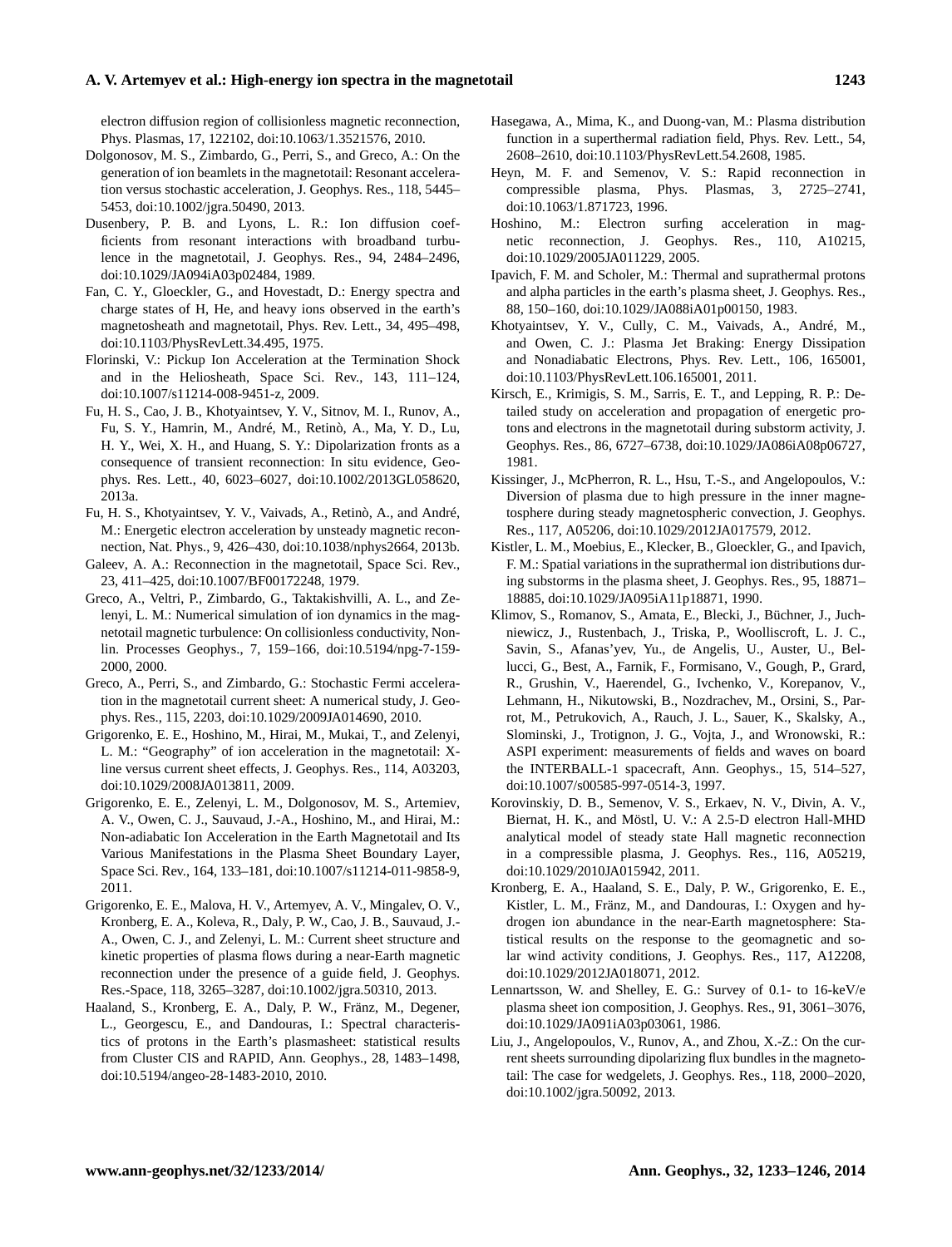## **1244 A. V. Artemyev et al.: High-energy ion spectra in the magnetotail**

- <span id="page-11-23"></span>Longcope, D. W. and Priest, E. R.: Fast magnetosonic waves launched by transient, current sheet reconnection, Physics of Plasmas, 14, 122905, doi[:10.1063/1.2823023,](http://dx.doi.org/10.1063/1.2823023) 2007.
- <span id="page-11-5"></span>Luo, H., Kronberg, E. A., Grigorenko, E. E., Fränz, M., Daly, P. W., Chen, G. X., Du, A. M., Kistler, L. M., and Wei, Y.: Evidence of strong energetic ion acceleration in the near-Earth magnetotail, Geophys. Res. Lett., 41, 3724–3730, doi[:10.1002/2014GL060252,](http://dx.doi.org/10.1002/2014GL060252) 2014.
- <span id="page-11-10"></span>Lutsenko, V. N.: Almost Monoenergetic Ions: New Support for Alfven Ideas on the Role of Electric Currents in Space Plasmas?, Phys. Chem. Earth Pt. C, 26, 49–53, doi[:10.1016/S1464-](http://dx.doi.org/10.1016/S1464-1917(00)00089-1) [1917\(00\)00089-1,](http://dx.doi.org/10.1016/S1464-1917(00)00089-1) 2001.
- <span id="page-11-6"></span>Lutsenko, V. N. and Kudela, K.: Almost monoenergetic ions near the Earth's magnetosphere boundaries, Geophys. Res. Lett., 26, 413–416, doi[:10.1029/1999GL900002,](http://dx.doi.org/10.1029/1999GL900002) 1999.
- <span id="page-11-7"></span>Lutsenko, V. N., Kudela, K., and Sarris, E. T.: The DOK-2 Experiment to Study Energetic Particles by the Tail Probe and Auroral Probe Satellites in the INTERBALL Project, Cosmic Res., 36, 98–107, 1998.
- <span id="page-11-11"></span>Lutsenko, V. N., Gavrilova, E. A., and Grechko, T. V.: Statistics of fine dispersion structures events in energetic particle spectra: their origin and role in the outer magnetosphere, Ann. Geophys., 26, 2097–2110, doi[:10.5194/angeo-26-2097-2008,](http://dx.doi.org/10.5194/angeo-26-2097-2008) 2008.
- <span id="page-11-9"></span>Lyons, L. R.: Electron energization in the geomagnetic tail current sheet, J. Geophys. Res., 89, 5479–5487, doi[:10.1029/JA089iA07p05479,](http://dx.doi.org/10.1029/JA089iA07p05479) 1984.
- <span id="page-11-8"></span>Lyons, L. R. and Speiser, T. W.: Evidence for current sheet acceleration in the geomagnetic tail, J. Geophys. Res., 87, 2276–2286, doi[:10.1029/JA087iA04p02276,](http://dx.doi.org/10.1029/JA087iA04p02276) 1982.
- <span id="page-11-1"></span>Meng, C.-I., Lui, A. T. Y., Krimigis, S. M., Ismail, S., and Williams, D. J.: Spatial distribution of energetic particles in the distant magnetotail, J. Geophys. Res., 86, 5682–5700, doi[:10.1029/JA086iA07p05682,](http://dx.doi.org/10.1029/JA086iA07p05682) 1981.
- <span id="page-11-17"></span>Milovanov, A. V. and Zelenyi, L. M.: "Strange" Fermi processes and power-law nonthermal tails from a self-consistent fractional kinetic equation, Phys. Rev. E, 64, 052101, doi[:10.1103/PhysRevE.64.052101,](http://dx.doi.org/10.1103/PhysRevE.64.052101) 2001.
- <span id="page-11-2"></span>Moebius, E., Scholer, M., Hovestadt, D., Paschmann, G., and Gloeckler, G.: Energetic particles in the vicinity of a possible neutral line in the plasma sheet, J. Geophys. Res., 88, 7742–7752, doi[:10.1029/JA088iA10p07742,](http://dx.doi.org/10.1029/JA088iA10p07742) 1983.
- <span id="page-11-24"></span>Nakamura, R., Baumjohann, W., Mouikis, C., Kistler, L. M., Runov, A., Volwerk, M., Asano, Y., Vörös, Z., Zhang, T. L., Klecker, B., Rème, H., and Balogh, A.: Spatial scale of highspeed flows in the plasma sheet observed by Cluster, Geophys. Res. Lett., 31, L09804, doi[:10.1029/2004GL019558,](http://dx.doi.org/10.1029/2004GL019558) 2004.
- <span id="page-11-19"></span>Nakamura, R., Retinò, A., Baumjohann, W., Volwerk, M., Erkaev, N., Klecker, B., Lucek, E. A., Dandouras, I., André, M., and Khotyaintsev, Y.: Evolution of dipolarization in the near-Earth current sheet induced by Earthward rapid flux transport, Ann. Geophys., 27, 1743–1754, doi[:10.5194/angeo-27-1743-](http://dx.doi.org/10.5194/angeo-27-1743-2009) [2009,](http://dx.doi.org/10.5194/angeo-27-1743-2009) 2009.
- <span id="page-11-21"></span>Nakamura, R., Baumjohann, W., Panov, E., Volwerk, M., Birn, J., Artemyev, A., Petrukovich, A. A., Amm, O., Juusola, L., Kubyshkina, M. V., Apatenkov, S., Kronberg, E. A., Daly, P. W., Fillingim, M., Weygand, J. M., Fazakerley, A., and Khotyaintsev, Y.: Flow bouncing and electron injection observed by Cluster, J. Geophys. Res., 118, 2055–2072, doi[:10.1002/jgra.50134,](http://dx.doi.org/10.1002/jgra.50134) 2013.
- <span id="page-11-25"></span>Nakamura, T. K. M., Nakamura, R., Alexandrova, A., Kubota, Y., and Nagai, T.: Hall magnetohydrodynamic effects for threedimensional magnetic reconnection with finite width along the direction of the current, J. Geophys. Res., 117, A03220, doi[:10.1029/2011JA017006,](http://dx.doi.org/10.1029/2011JA017006) 2012.
- <span id="page-11-3"></span>Ohtani, S., Nosé, M., Christon, S. P., and Lui, A. T. Y.: Energetic  $O^+$  and H<sup>+</sup> ions in the plasma sheet: Implications for the transport of ionospheric ions, J. Geophys. Res., 116, A10211, doi[:10.1029/2011JA016532,](http://dx.doi.org/10.1029/2011JA016532) 2011.
- <span id="page-11-16"></span>Ono, Y., Nosé, M., Christon, S. P., and Lui, A. T. Y.: The role of magnetic field fluctuations in nonadiabatic acceleration of ions during dipolarization, J. Geophys. Res., 114, 5209, doi[:10.1029/2008JA013918,](http://dx.doi.org/10.1029/2008JA013918) 2009.
- <span id="page-11-15"></span>Onofri, M., Isliker, H., and Vlahos, L.: Stochastic Acceleration in Turbulent Electric Fields Generated by 3D Reconnection, Phys. Rev. Lett., 96, 151102, doi[:10.1103/PhysRevLett.96.151102,](http://dx.doi.org/10.1103/PhysRevLett.96.151102) 2006.
- <span id="page-11-0"></span>Pavlos, G. P., Sarris, E. T., and Kalliabetsos, G.: Monitoring of energy spectra of particle bursts in the plasma sheet and magnetosheath, Plan. Sp. Sci., 33, 1109–1118, doi[:10.1016/0032-](http://dx.doi.org/10.1016/0032-0633(85)90069-8) [0633\(85\)90069-8,](http://dx.doi.org/10.1016/0032-0633(85)90069-8) 1985.
- <span id="page-11-13"></span>Perri, S., Greco, A., and Zimbardo, G.: Stochastic and direct acceleration mechanisms in the Earth's magnetotail, Geophys. Res. Lett., 36, L04103, doi[:10.1029/2008GL036619,](http://dx.doi.org/10.1029/2008GL036619) 2009.
- <span id="page-11-14"></span>Perri, S., Zimbardo, G., and Greco, A.: On the energization of protons interacting with 3-D time-dependent electromagnetic fields in the Earth's magnetotail, J. Geophys. Res., 116, A05221, doi[:10.1029/2010JA016328,](http://dx.doi.org/10.1029/2010JA016328) 2011.
- <span id="page-11-18"></span>Retinò, A., Nakamura, R., Vaivads, A., Khotyaintsev, Y., Hayakawa, T., Tanaka, K., Kasahara, S., Fujimoto, M., Shinohara, I., Eastwood, J. P., André, M., Baumjohann, W., Daly, P. W., Kronberg, E. A., and Cornilleau-Wehrlin, N.: Cluster observations of energetic electrons and electromagnetic fields within a reconnecting thin current sheet in the Earth's magnetotail, J. Geophys. Res., 113, A12215, doi[:10.1029/2008JA013511,](http://dx.doi.org/10.1029/2008JA013511) 2008.
- <span id="page-11-26"></span>Runov, A., Sergeev, V. A., Nakamura, R., Baumjohann, W., Apatenkov, S., Asano, Y., Takada, T., Volwerk, M., Vörös, Z., Zhang, T. L., Sauvaud, J.-A., Rème, H., and Balogh, A.: Local structure of the magnetotail current sheet: 2001 Cluster observations, Ann. Geophys., 24, 247–262, doi[:10.5194/angeo-24-247-](http://dx.doi.org/10.5194/angeo-24-247-2006) [2006,](http://dx.doi.org/10.5194/angeo-24-247-2006) 2006.
- <span id="page-11-20"></span>Runov, A., Angelopoulos, V., Sitnov, M. I., Sergeev, V. A., Bonnell, J., McFadden, J. P., Larson, D., Glassmeier, K., and Auster, U.: THEMIS observations of an earthwardpropagating dipolarization front, Geophys. Res. Lett., 36, L14106, doi[:10.1029/2009GL038980,](http://dx.doi.org/10.1029/2009GL038980) 2009.
- <span id="page-11-12"></span>Runov, A., Angelopoulos, V., Zhou, X.-Z., Zhang, X.-J., Li, S., Plaschke, F., and Bonnell, J.: A THEMIS multicase study of dipolarization fronts in the magnetotail plasma sheet, J. Geophys. Res., 116, A05216, doi[:10.1029/2010JA016316,](http://dx.doi.org/10.1029/2010JA016316) 2011.
- <span id="page-11-22"></span>Runov, A., Angelopoulos, V., and Zhou, X.-Z.: Multipoint observations of dipolarization front formation by magnetotail reconnection, J. Geophys. Res., 117, A05230, doi[:10.1029/2011JA017361,](http://dx.doi.org/10.1029/2011JA017361) 2012.
- <span id="page-11-4"></span>Sarafopoulos, D. V.: A physical mechanism producing suprathermal populations and initiating substorms in the Earth's magnetotail, Ann. Geophys., 26, 1617–1639, doi[:10.5194/angeo-26-](http://dx.doi.org/10.5194/angeo-26-1617-2008) [1617-2008,](http://dx.doi.org/10.5194/angeo-26-1617-2008) 2008.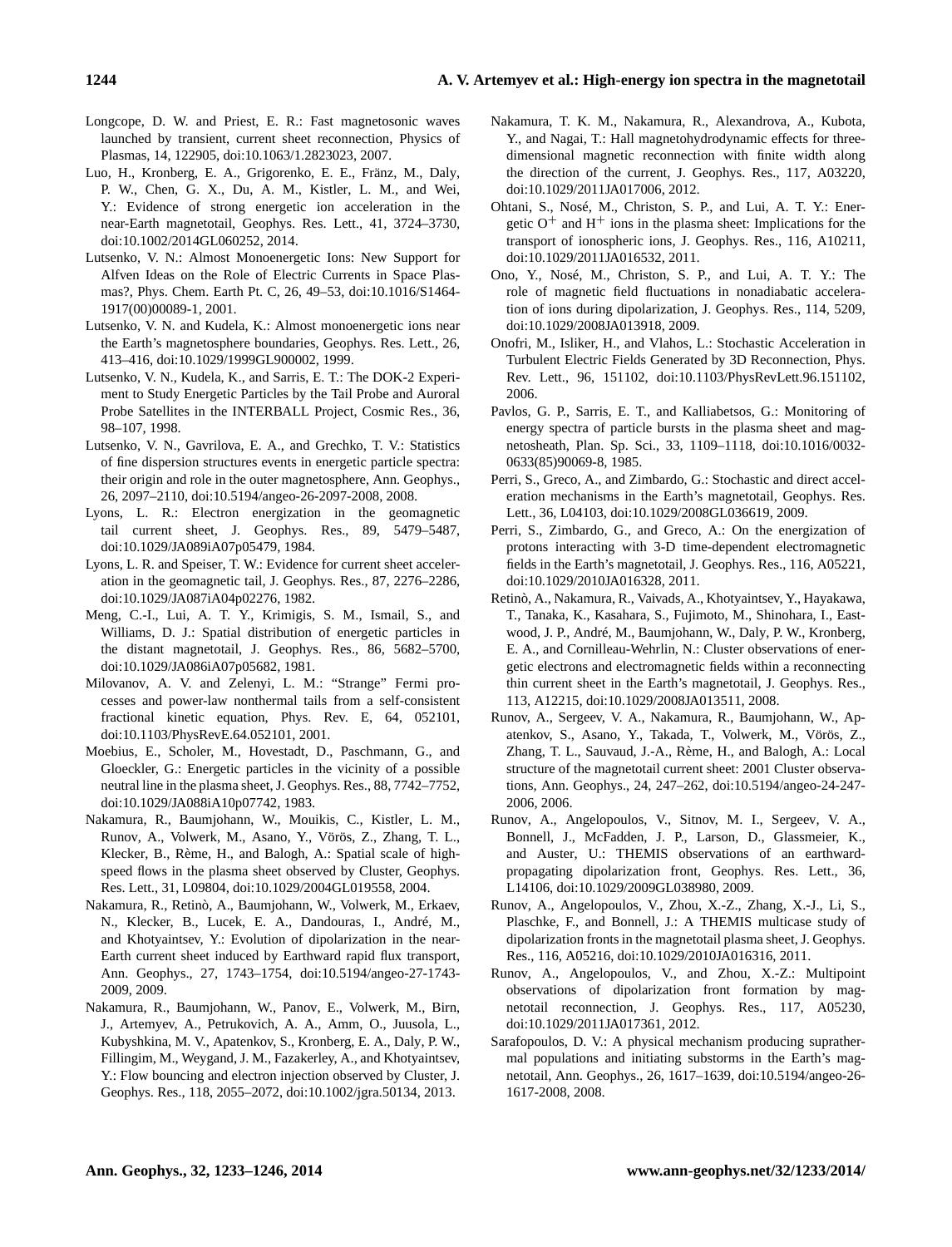### **A. V. Artemyev et al.: High-energy ion spectra in the magnetotail 1245**

- <span id="page-12-6"></span>Sarafopoulos, D. V., Sidiropoulos, N. F., Sarris, E. T., Lutsenko, V., and Kudela, K.: The dawn-dusk plasma sheet asymmetry of energetic particles: An interball perspective, J. Geophys. Res., 106, 13053–13066, doi[:10.1029/2000JA900157,](http://dx.doi.org/10.1029/2000JA900157) 2001.
- <span id="page-12-0"></span>Sarris, E. T., Krimigis, S. M., and Armstrong, T. P.: Observations of magnetospheric bursts of high-energy protons and electrons at approximately 35 earth radii with Imp 7, J. Geophys. Res., 81, 2341–2355, doi[:10.1029/JA081i013p02341,](http://dx.doi.org/10.1029/JA081i013p02341) 1976.
- <span id="page-12-1"></span>Sarris, E. T., Krimigis, S. M., Lui, A. T. Y., Ackerson, K. L., Frank, L. A., and Williams, D. J.: Relationship between energetic particles and plasmas in the distant plasma sheet, Geophys. Res. Lett., 8, 349–352, doi[:10.1029/GL008i004p00349,](http://dx.doi.org/10.1029/GL008i004p00349) 1981.
- <span id="page-12-22"></span>Sauvaud, J.-A., Koperski, P., Beutier, T., Barthe, H., Aoustin, C., Thocaven, J. J., Rouzaud, J., Penou, E., Vaisberg, O., and Borodkova, N.: The INTERBALL-Tail ELECTRON experiment: initial results on the low-latitude boundary layer of the dawn magnetosphere, Ann. Geophys., 15, 587–595, doi[:10.1007/s00585-997-](http://dx.doi.org/10.1007/s00585-997-0587-z) [0587-z,](http://dx.doi.org/10.1007/s00585-997-0587-z) 1997.
- <span id="page-12-2"></span>Scholer, M., Hovestadt, D., Klecker, B., Gloeckler, G., Ipavich, F. M., and Fan, C. Y.: Anisotropies and flows of suprathermal particles in the distant magnetotail – ISEE 3 observations, Geophys. Res. Lett., 10, 1203–1206, doi[:10.1029/GL010i012p01203,](http://dx.doi.org/10.1029/GL010i012p01203) 1983.
- <span id="page-12-3"></span>Scholer, M., Sckopke, N., Hovestadt, D., and Ipavich, F. M.: Relation between energetic electrons, protons, and the thermal plasma sheet population – Plasma sheet recovery events, J. Geophys. Res., 90, 2735–2743, doi[:10.1029/JA090iA03p02735,](http://dx.doi.org/10.1029/JA090iA03p02735) 1985.
- <span id="page-12-23"></span>Sharma, A. S., Nakamura, R., Runov, A., Grigorenko, E. E., Hasegawa, H., Hoshino, M., Louarn, P., Owen, C. J., Petrukovich, A., Sauvaud, J.-A., Semenov, V. S., Sergeev, V. A., Slavin, J. A., Sonnerup, B. U. Ö., Zelenyi, L. M., Fruit, G., Haaland, S., Malova, H., and Snekvik, K.: Transient and localized processes in the magnetotail: a review, Ann. Geophys., 26, 955– 1006, doi[:10.5194/angeo-26-955-2008,](http://dx.doi.org/10.5194/angeo-26-955-2008) 2008.
- <span id="page-12-15"></span>Sitnov, M. I., Swisdak, M., and Divin, A. V.: Dipolarization fronts as a signature of transient reconnection in the magnetotail, J. Geophys. Res., 114, A04202, doi[:10.1029/2008JA013980,](http://dx.doi.org/10.1029/2008JA013980) 2009.
- <span id="page-12-16"></span>Sitnov, M. I., Buzulukova, N., Swisdak, M., Merkin, V. G., and Moore, T. E.: Spontaneous formation of dipolarization fronts and reconnection onset in the magnetotail, Geophys. Res. Lett., 40, 22–27, doi[:10.1029/2012GL054701,](http://dx.doi.org/10.1029/2012GL054701) 2013.
- <span id="page-12-7"></span>Speiser, T. W.: Particle Trajectories in Model Current Sheets, 1, Analytical Solutions, J. Geophys. Res., 70, 4219–4226, doi[:10.1029/JZ070i017p04219,](http://dx.doi.org/10.1029/JZ070i017p04219) 1965.
- <span id="page-12-8"></span>Speiser, T. W.: Particle Trajectories in Model Current Sheets, 2, Applications to Auroras Using a Geomagnetic Tail Model, J. Geophys. Res., 72, 3919–3932, doi[:10.1029/JZ072i015p03919,](http://dx.doi.org/10.1029/JZ072i015p03919) 1967.
- <span id="page-12-14"></span>Taktakishvili, A. L., Zelenyi, L. M., Lutsenko, V. N., and Kudela, K.: On the Spectra of Energetic Particles in the Earth's Magnetotail, Cosmic Res., 36, 265–273, 1998.
- <span id="page-12-17"></span>Ukhorskiy, A. Y., Sitnov, M. I., Merkin, V. G., and Artemyev, A. V.: Rapid acceleration of protons upstream of earthward propagating dipolarization fronts, J. Geophys. Res., 118, 4952–4962, doi[:10.1002/jgra.50452,](http://dx.doi.org/10.1002/jgra.50452) 2013.
- <span id="page-12-11"></span>Wang, C., Lyons, L. R., Wolf, R. A., Nagai, T., Weygand, J. M., and Lui, A. T. Y.: Plasma sheet  $PV^{5/3}$  and nV and associated plasma and energy transport for different convec-

tion strengths and AE levels, J. Geophys. Res., 114, A00D02, doi[:10.1029/2008JA013849,](http://dx.doi.org/10.1029/2008JA013849) 2009.

- <span id="page-12-24"></span>Wang, L., Lin, R. P., Larson, D. E., and Luhmann, J. G.: Domination of heliosheath pressure by shock-accelerated pickup ions from observations of neutral atoms, Nature, 454, 81–83, doi[:10.1038/nature07068,](http://dx.doi.org/10.1038/nature07068) 2008.
- <span id="page-12-5"></span>Wilken, B., Daly, P. W., Mall, U., Aarsnes, K., Baker, D. N., Belian, R. D., Blake, J. B., Borg, H., Büchner, J., Carter, M., Fennell, J. F., Friedel, R., Fritz, T. A., Gliem, F., Grande, M., Kecskemety, K., Kettmann, G., Korth, A., Livi, S., McKenna-Lawlor, S., Mursula, K., Nikutowski, B., Perry, C. H., Pu, Z. Y., Roeder, J., Reeves, G. D., Sarris, E. T., Sandahl, I., Søraas, F., Woch, J., and Zong, Q.-G.: First results from the RAPID imaging energetic particle spectrometer on board Cluster, Ann. Geophys., 19, 1355–1366, doi[:10.5194/angeo-19-1355-2001,](http://dx.doi.org/10.5194/angeo-19-1355-2001) 2001.
- <span id="page-12-4"></span>Williams, D. J., McEntire, R. W., Schlemm, C., Lui, A. T. Y., Gloeckler, G., Christon, S. P., and Gliem, F.: Geotail Energetic Particles and Ion Composition Instrument, J. Geomag. Geoelect., 46, 39–57, 1994.
- <span id="page-12-12"></span>Wygant, J. R., Cattell, C. A., Lysak, R., Song, Y., Dombeck, J., McFadden, J., Mozer, F. S., Carlson, C. W., Parks, G., Lucek, E. A., Balogh, A., Andre, M., Reme, H., Hesse, M., and Mouikis, C.: Cluster observations of an intense normal component of the electric field at a thin reconnecting current sheet in the tail and its role in the shock-like acceleration of the ion fluid into the separatrix region, J. Geophys. Res., 110, A09206, doi[:10.1029/2004JA010708,](http://dx.doi.org/10.1029/2004JA010708) 2005.
- <span id="page-12-21"></span>Yermolaev, Yu. I., Fedorov, A. O., Vaisberg, O. L., Balebanov, V. M., Obod, Yu. A., Jimenez, R., Fleites, J., Llera, L., and Omelchenko, A. N.: Ion distribution dynamics near the Earth's bow shock: first measurements with the 2D ion energy spectrometer CORALL on the INTERBALL/Tail-probe satellite, Ann. Geophys., 15, 533–541, doi[:10.1007/s00585-997-0533-0,](http://dx.doi.org/10.1007/s00585-997-0533-0) 1997.
- <span id="page-12-18"></span>Zelenyi, L., Artemyev, A., and Petrukovich, A.: Properties of magnetic field fluctuations in the Earth's magnetotail and implications for the general problem of structure formation in hot plasmas, Space Sci. Rev., online first, doi[:10.1007/s11214-014-0037-](http://dx.doi.org/10.1007/s11214-014-0037-7) [7,](http://dx.doi.org/10.1007/s11214-014-0037-7) 2014.
- <span id="page-12-19"></span>Zelenyi, L. M. and Milovanov, A. V.: Fractal topology and strange kinetics: from percolation theory to problems in cosmic electrodynamics, Physics Uspekhi, 47, 749–788, doi[:10.1070/PU2004v047n08ABEH001705,](http://dx.doi.org/10.1070/PU2004v047n08ABEH001705) 2004.
- <span id="page-12-13"></span>Zelenyi, L. M., Lominadze, J. G., and Taktakishvili, A. L.: Generation of the energetic proton and electron bursts in planetary magnetotails, J. Geophys. Res., 95, 3883–3891, doi[:10.1029/JA095iA04p03883,](http://dx.doi.org/10.1029/JA095iA04p03883) 1990a.
- <span id="page-12-10"></span>Zelenyi, L. M., Zogin, D. V., and Büchner, J.: Quasiadiabatic dynamics of charged particles in the tail of the magnetosphere, Cosmic Res., 28, 369–380, 1990b.
- <span id="page-12-9"></span>Zelenyi, L. M., Dolgonosov, M. S., Grigorenko, E. E., and Sauvaud, J.: Universal properties of the nonadiabatic acceleration of ions in current sheets, Soviet Journal of Experimental and Theoretical Physics Letters, 85, 187–193, doi[:10.1134/S0021364007040017,](http://dx.doi.org/10.1134/S0021364007040017) 2007.
- <span id="page-12-20"></span>Zelenyi, L. M., Artemyev, A., Malova, H., Milovanov, A. V., and Zimbardo, G.: Particle transport and acceleration in a timevarying electromagnetic field with a multi-scale structure, Phys. Lett. A, 372, 6284–6287, doi[:10.1016/j.physleta.2008.08.035,](http://dx.doi.org/10.1016/j.physleta.2008.08.035) 2008.